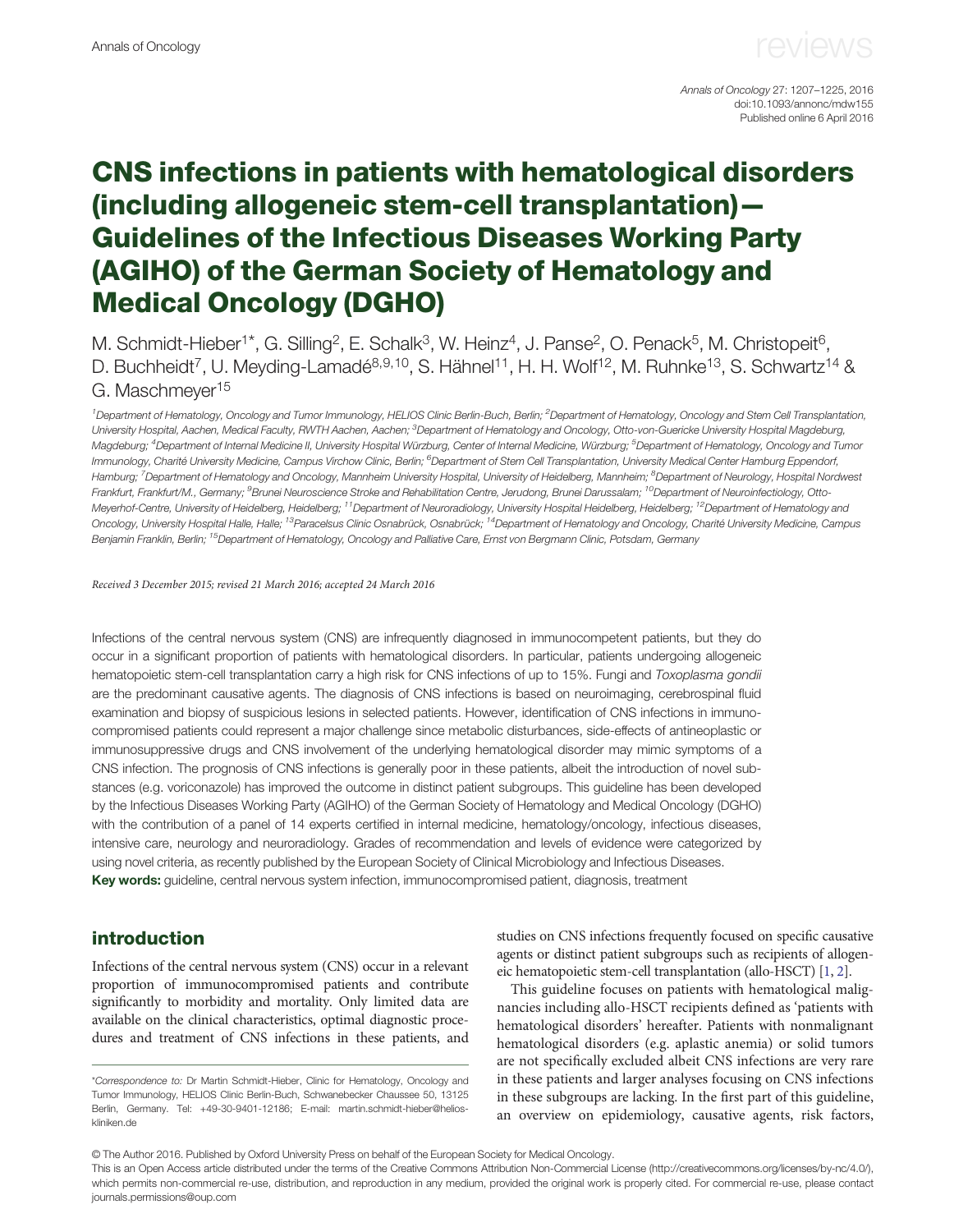|         | <b>Table 1.</b> Strength of recommendation (A) and quality of evidence (B) [3]                                                                   |
|---------|--------------------------------------------------------------------------------------------------------------------------------------------------|
| (A)     |                                                                                                                                                  |
| Grade   | Strength of recommendation                                                                                                                       |
| Grade A | AGIHO 'strongly' supports a recommendation for use                                                                                               |
| Grade B | AGIHO 'moderately' supports a recommendation for use                                                                                             |
| Grade C | AGIHO 'marginally' supports a recommendation for use                                                                                             |
| Grade D | AGIHO 'supports' a recommendation 'against' use                                                                                                  |
| (B)     |                                                                                                                                                  |
| Level   | Quality of evidence                                                                                                                              |
| I       | Evidence from at least one properly designed randomized, controlled trial                                                                        |
| $II^*$  | Evidence from at least one well-designed clinical trial, without randomization; from cohort or case-controlled analytic studies (preferably from |
|         | >1 center); from multiple time series; or from dramatic results of uncontrolled experiments                                                      |
|         | *: Added index                                                                                                                                   |
|         | r: Meta-analysis or systematic review of randomized, controlled trials                                                                           |
|         | t: Transferred evidence, that is, results from different patients' cohorts, or similar immune-status situation                                   |
|         | h: Comparator group is a historical control                                                                                                      |
|         | u: Uncontrolled trial                                                                                                                            |
|         | a: Published abstract (presented at an International Symposium or meeting)                                                                       |
| III     | Evidence from opinions of respected authorities, based on clinical experience, descriptive case studies                                          |
|         | Quality of evidence is used for treatment recommendations only (and not for diagnostic procedures).                                              |

pathogenesis, prophylaxis in addition to general diagnostic strategies and management of CNS infections is given. The second part focuses on distinct infectious agents. For recommendations on diagnosis and treatment of bacterial CNS infections (including tuberculous meningitis), see [supplementary Material, available at](http://annonc.oxfordjournals.org/lookup/suppl/doi:10.1093/annonc/mdw155/-/DC1) [Annals of Oncology](http://annonc.oxfordjournals.org/lookup/suppl/doi:10.1093/annonc/mdw155/-/DC1) online. The strengths of recommendation and levels of evidence were categorized according to the European Society of Clinical Microbiology and Infectious Diseases (ESCMID) criteria (Table 1) [\[3\]](#page-12-0).

#### consensus process

[See supplementary Material, available at](http://annonc.oxfordjournals.org/lookup/suppl/doi:10.1093/annonc/mdw155/-/DC1) Annals of Oncology [online](http://annonc.oxfordjournals.org/lookup/suppl/doi:10.1093/annonc/mdw155/-/DC1).

#### epidemiology and causative agents

Patients undergoing allo-HSCT are among those with the highest risk for CNS infections with an overall incidence of up to 15% [[1](#page-12-0), [4](#page-12-0), [5\]](#page-12-0). Aspergillus and Toxoplasma spp. are frequently prevailing in these patients [[4](#page-12-0), [6\]](#page-12-0). Patients after an alemtuzumab-based conditioning before allo-HSCT carry a considerable risk for viral CNS infections [\[2,](#page-12-0) [7](#page-12-0)]. Mucormycosis is diagnosed in ∼0.1% of all patients with hematological disorders, but an increased incidence (1.0%–1.9%) has been reported among patients with acute myeloid leukemia [[8](#page-12-0)]. The lungs are frequently infected in mucormycosis, but the CNS might be involved in 10%–20% of patients [[9](#page-12-0), [10](#page-12-0)]. Progressive multifocal leukencephalopathy (PML) is a rare (<1%), but frequently fatal CNS disease caused by the JC virus. It mainly affects allo-HSCT recipients, but also patients after rituximab-based treatment strategies or with multiple lines of immunosuppression [\[2,](#page-12-0) [11](#page-12-0), [12](#page-12-0)]. Bacterial CNS infections are rarely diagnosed in patients with hematological disorders, and they occur more frequently in patients with intraventricular devices or after neurosurgical interventions [[1](#page-12-0), [13](#page-12-0)–[15\]](#page-12-0).

#### pathogenesis

See [supplementary Material, available at](http://annonc.oxfordjournals.org/lookup/suppl/doi:10.1093/annonc/mdw155/-/DC1) Annals of Oncology [online](http://annonc.oxfordjournals.org/lookup/suppl/doi:10.1093/annonc/mdw155/-/DC1).

#### prophylaxis

Prophylactic strategies should follow recommendations for immunocompromised patients as published elsewhere [[16](#page-12-0), [17\]](#page-12-0). Patients with hematological disorders requiring intracerebral devices such as an external ventricular drainage could benefit from antimicrobial-impregnated catheters since they might be associated with a lower infection rate in comparison to standard catheters [\[15](#page-12-0)].

### general strategies to diagnose and to treat CNS infections in patients with hematological disorders

Some principal aspects regarding the management of CNS infections in patients with hematological disorders should be considered:

- (i) The management of CNS infections in patients with hematological disorders requires a high level of awareness, as neurological symptoms could be nonspecific and caused by noninfectious conditions related to the underlying disease and/or side-effects of antineoplastic or immunosuppressive treatment [[1](#page-12-0), [5](#page-12-0), [14](#page-12-0)].
- (ii) While clinical presentations of CNS infections in immunocompetent hosts are broadly categorized into meningitis, meningoencephalitis, cerebritis/abscess formation and infection of intracerebral devices, diminished inflammatory responses in immunocompromised patients can lead to only subtle symptoms. Mass lesions can be blurred by rather nonspecific cerebral dysfunctions such as confusion or altered consciousness [\[1,](#page-12-0) [14](#page-12-0)].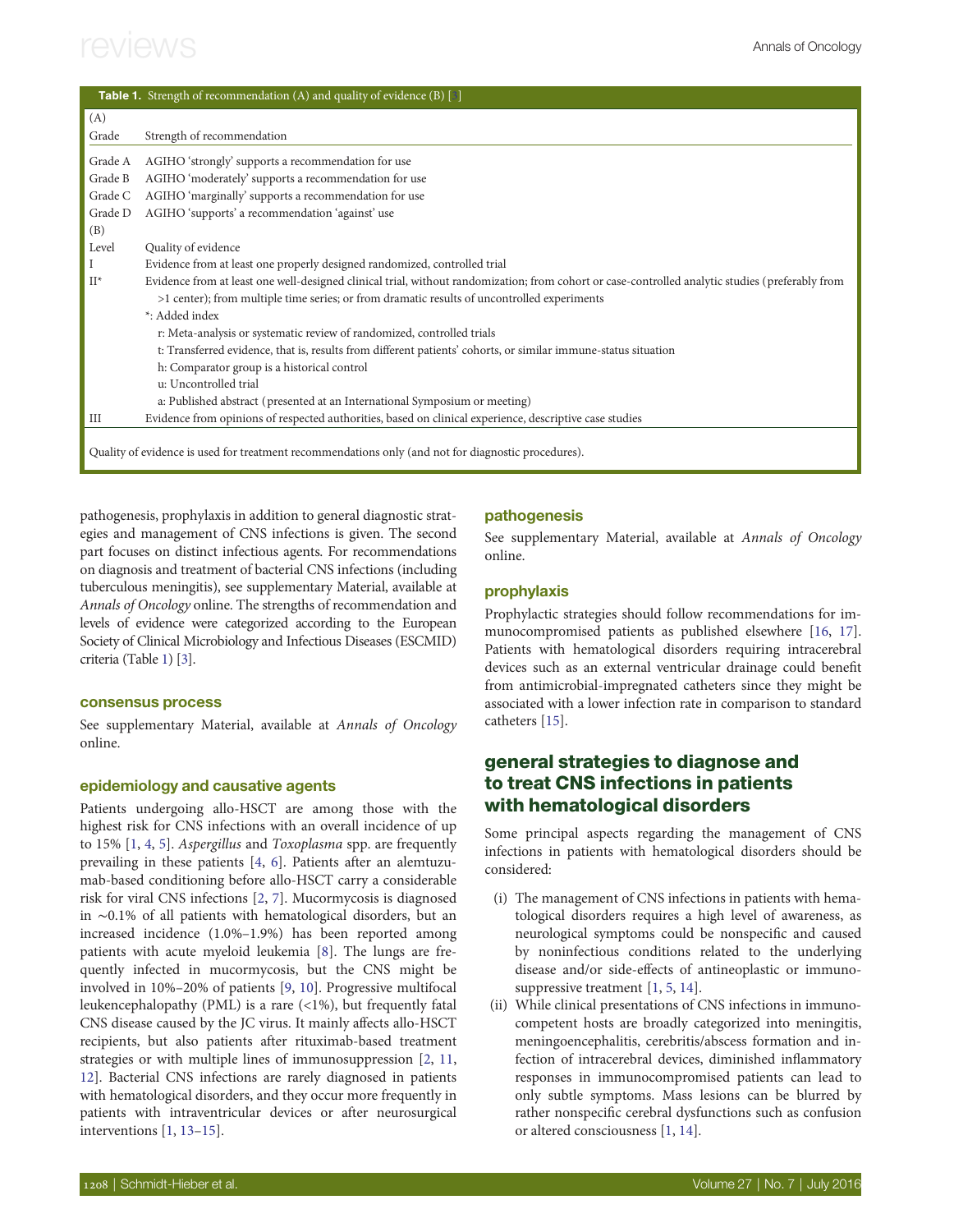- (iii) Defined patient groups predispose for infections with certain pathogens based on their pattern of immunosuppression (defects in cell-mediated immunity versus defective humoral immunity) [\[18](#page-12-0), [19](#page-12-0)]. Bacterial, fungal and viral CNS infections typically occur in neutropenic patients. Defects in T-cell immunity or in function of macrophages predispose for cerebral toxoplasmosis and cryptococcal meningitis [\[2,](#page-12-0) [18](#page-12-0), [20](#page-12-0)].
- (iv) Variations in the frequency of causative organisms (e.g. Toxoplasma spp. Histoplasma capsulatum, Mycobacterium tuberculosis) due to regional endemic differences should be taken into account [\[21](#page-12-0)–[23](#page-12-0)].

#### diagnosis

Any suspicion of CNS infection should immediately trigger adequate diagnostic procedures including neuroimaging, cerebrospinal fluid (CSF) examination and, in selected cases, biopsy of focal lesions (Figure 1). CSF analyses including various methods such as staining and microscopy, culturing, serological techniques and PCR assays are crucial to diagnose meningoencephalitis which is typically caused by viruses, Candida spp., bacteria or more rarely Cryptococcus spp. (Figure 1, Table [2\)](#page-3-0). For these CNS infections, brain biopsy is required only in selected cases. Focal

lesions, typically caused by Toxoplasma or Aspergillus spp. are commonly diagnosed by histopathology of suspicious lesions. Histopathological work-up should be done using adequate staining methods such as Calcofluor white. Routine parameters in the CSF are frequently nonspecifically altered in these patients.

Neuroimaging should commonly be based on magnetic resonance imaging (MRI) since it is more sensitive than computed tomography (CT) scan for diagnosis of the majority of CNS infections [[102](#page-14-0)–[105\]](#page-14-0).

Further diagnostic methods such as positron emission tomography might help in selected patients to differentiate infectious from noninfectious CNS lesions [[106\]](#page-14-0).

#### antimicrobial treatment

Given the dismal outcome of delayed treatment in patients with hematological disorders and CNS infection, antimicrobial treatment should be initiated promptly once collection of CSF and blood cultures has been completed (Figure 1) [[107](#page-14-0)–[109\]](#page-14-0). After isolation and in vitro susceptibility testing of a ( potentially) causative pathogen, antimicrobial treatment should be modified accordingly. Recommendations for empiric, pre-emptive and targeted treatment are specified in Figure 1, Table [3](#page-5-0) and [supple](http://annonc.oxfordjournals.org/lookup/suppl/doi:10.1093/annonc/mdw155/-/DC1)[mentary Table S1, available at](http://annonc.oxfordjournals.org/lookup/suppl/doi:10.1093/annonc/mdw155/-/DC1) Annals of Oncology online.



\*The decision on brain biopsy/neurosurgical resection should always be made on the basis of the technical feasibility, the suspicious causative agent, and other factors (such as presence of thrombocytopenia). For example, brain biopsy might not be required to establish the diagnosis of PML in patients with typical neuroimaging findings together with a positive CSF JC virus PCR.

Figure 1. Diagnostic procedures and management in patients with hematological disorder and CNS infection.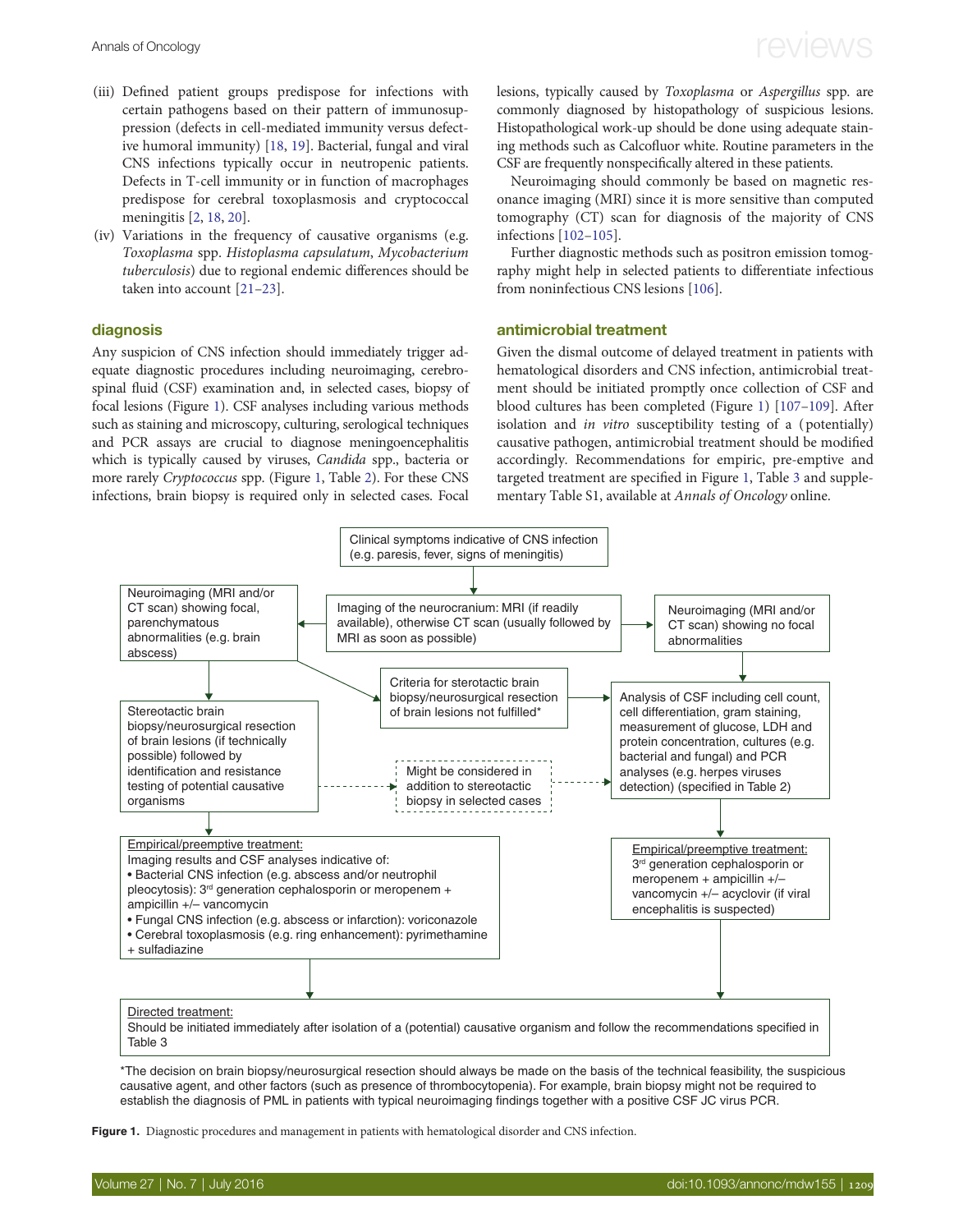<span id="page-3-0"></span>

| Intention                                                  | Intervention                                                                                                                   | SoR          | Comments                                                                                                                                                                                          | References       |
|------------------------------------------------------------|--------------------------------------------------------------------------------------------------------------------------------|--------------|---------------------------------------------------------------------------------------------------------------------------------------------------------------------------------------------------|------------------|
| Toxoplasma spp.                                            |                                                                                                                                |              |                                                                                                                                                                                                   |                  |
| To diagnose cerebral toxoplasmosis                         | Demonstration of tachyzoites and/or cysts after<br>Wright-Giemsa and/or immuno-peroxidase<br>staining (CSF or biopsy material) | A            | Can be combined with isolation of the parasite, e.g. after mouse inoculation<br>or inoculation in tissue cell cultures                                                                            | $[24]$           |
|                                                            | PCR (CSF)                                                                                                                      | B            | Sensitivity 50%-100%, specificity 90%-100%. Should be performed within<br>the first week after initiation of antitoxoplasmic treatment                                                            | $[25 - 28]$      |
|                                                            | IgG-ELISA/LAT (CSF)                                                                                                            | C            | IgG-ELISA is more sensitive than LAT (92% versus 48%)                                                                                                                                             | $[29]$           |
|                                                            | IgM-ELISA (CSF)                                                                                                                | $\mathbf D$  | Negligible value                                                                                                                                                                                  | $[29]$           |
|                                                            | LAMP assay (CSF)                                                                                                               | ${\rm D}$    | Few data                                                                                                                                                                                          | $[25]$           |
| Fungi                                                      |                                                                                                                                |              |                                                                                                                                                                                                   |                  |
| To detect and specify a fungus obtained<br>from CNS biopsy | Paraffin sections of CNS biopsies (e.g. using H&E,<br>PAS, or Grocott/silver stains)                                           | A            | Might not always be possible (e.g. in patients with thrombocytopenia). Thus,<br>biopsy of lesions from anatomic sites other than CNS might be considered<br>sufficient to establish the diagnosis | [30, 31]         |
| To diagnose CNS aspergillosis                              | Detection of galactomannan (CSF)                                                                                               | B            | No validated cutoff (probably lower than for serum samples), reduced<br>sensitivity under antifungal treatment                                                                                    | $[32 - 36]$      |
|                                                            | PCR (CSF)                                                                                                                      | B            | Sensitivity and specificity 90%-100% (in-house assays)                                                                                                                                            | $[33, 37-41]$    |
|                                                            | Fungal cultures (CSF)                                                                                                          | B            | Positive in $\sim$ 30% of patients with Aspergillus meningitis                                                                                                                                    | [32, 36]         |
|                                                            | Detection of $(1\rightarrow 3)$ - $\beta$ - $D$ -glucan (CSF)                                                                  | $\mathsf C$  | Few data                                                                                                                                                                                          | [42, 43]         |
| To diagnose Candida CNS infection                          | Microscopy/culture (CSF)                                                                                                       | А            | Sensitivity of microscopy ~40%, of culture 40%-80%                                                                                                                                                | [44, 45]         |
|                                                            | CNS biopsy (culture/histopathology)                                                                                            | $\, {\bf B}$ | If biopsy can be achieved (e.g. using Grocott/silver stains)                                                                                                                                      | [44, 45]         |
|                                                            | Detection of Candida mannan antigen (CSF)                                                                                      | $\mathsf C$  | Few data                                                                                                                                                                                          | $[46 - 48]$      |
|                                                            | Detection of $(1\rightarrow 3)$ - $\beta$ -D-Glucan (CSF)                                                                      | $\mathsf C$  |                                                                                                                                                                                                   | [43, 49]         |
|                                                            | PCR (CSF)                                                                                                                      | $\mathbf C$  |                                                                                                                                                                                                   | $[38, 50 - 52]$  |
| To diagnose mucormycosis                                   | CNS/extracerebral tissue biopsy (culture/<br>histopathology)                                                                   | A            | Useful stains: PAS, Grocott/silver stains, Calcofluor white                                                                                                                                       | $[53]$           |
|                                                            | PCR (tissue)                                                                                                                   | B            | Few data                                                                                                                                                                                          | $[54 - 56]$      |
|                                                            | PCR (blood)                                                                                                                    | $\mathsf C$  |                                                                                                                                                                                                   | $[57]$           |
|                                                            | CSF-based diagnostics                                                                                                          | D            | No valid data                                                                                                                                                                                     |                  |
| To diagnose cryptococcal meningitis                        | Culture (CSF)                                                                                                                  | A            | Sensitivity 60%-100%, specificity near 100%                                                                                                                                                       | $[58-61]$        |
|                                                            | CSF microscopy (e.g. after India Ink staining)                                                                                 | А            | Sensitivity 70%-95%, specificity near 100%; often operator-dependent                                                                                                                              | [58, 59, 61, 62] |
|                                                            | Detection of capsular antigen, e.g. by EIA, LAT or<br>LFA (CSF)                                                                | A            | Sensitivity and specificity 90%-100%                                                                                                                                                              | [58, 60, 61, 63] |
|                                                            | (Nested) PCR (CSF)                                                                                                             | $\, {\bf B}$ | Sensitivity and specificity near 100%                                                                                                                                                             | $[58-61]$        |
|                                                            | Biopsy (culture/histopathology), e.g. after Grocott/<br>silver or Alcian blue staining                                         | $\mathsf C$  | Required only in selected cases                                                                                                                                                                   | [60]             |
| Viruses                                                    |                                                                                                                                |              |                                                                                                                                                                                                   |                  |
| To diagnose HSV encephalitis                               | PCR (CSF)                                                                                                                      | A            | Sensitivity and specificity 95%-100%                                                                                                                                                              | [64, 65]         |
|                                                            | Detection of HSV antigens and antibodies (CSF)                                                                                 | $\mathsf{C}$ | Sensitivity and specificity of HSV antigen detection $\sim$ 90%, frequently<br>nonspecific antibodies                                                                                             | [66, 67]         |
|                                                            | Culture (CSF)                                                                                                                  | D            | Low sensitivity of culture might be due to inhibiting HSV IgG antibodies                                                                                                                          | [66, 68, 69]     |
| To diagnose CMV CNS disease                                | PCR (CSF)                                                                                                                      | A            | Sensitivity nearly 100%                                                                                                                                                                           | $[70 - 72]$      |
|                                                            | Culture (CSF)                                                                                                                  | C            | Might only be used as an adjunctive test (sensitivity $\sim$ 20%)                                                                                                                                 | [69, 72]         |
| To diagnose EBV meningoencephalitis                        | PCR (CSF)                                                                                                                      | А            | Might be false-negative in allo-HSCT recipients                                                                                                                                                   | $[2, 73 - 76]$   |

reviews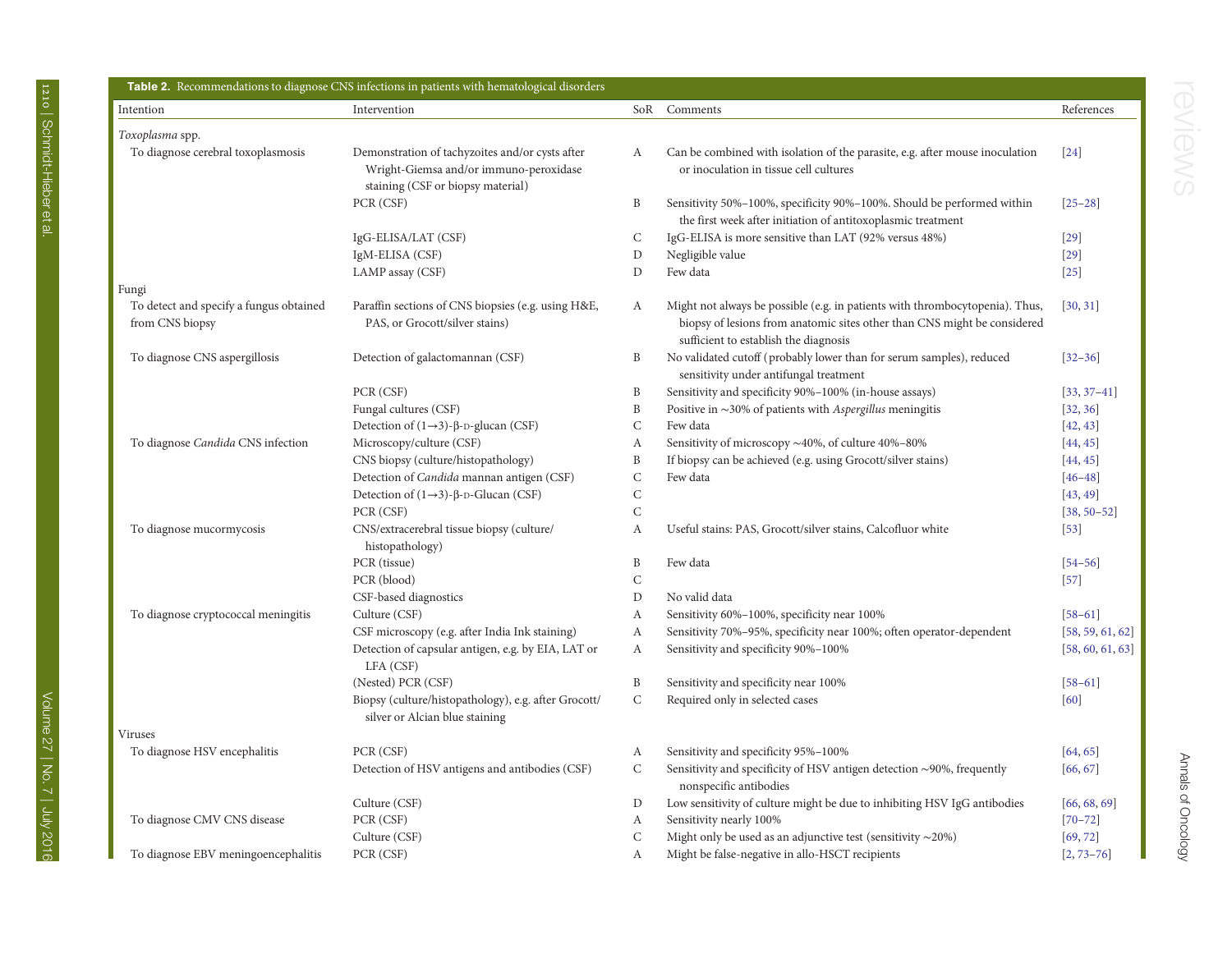| To diagnose HHV-6 meningoencephalitis                           | PCR (CSF)                                                 | А            | Might be positive in allo-HSCT recipients without associated symptoms                                                                                     | $[77 - 79]$      |
|-----------------------------------------------------------------|-----------------------------------------------------------|--------------|-----------------------------------------------------------------------------------------------------------------------------------------------------------|------------------|
| To diagnose VZV CNS disease                                     | PCR (CSF)                                                 | A            |                                                                                                                                                           | $[80 - 82]$      |
|                                                                 | Detection of VZV IgG antibodies (CSF)                     | B            | Might be more sensitive than CSF VZV PCR in the case of cerebral VZV<br>vasculopathy                                                                      | $[83 - 85]$      |
| To diagnose JC virus-related PML                                | Biopsy of CNS lesions                                     | А            | Required for definitive diagnosis, demonstration of the typical triad including<br>demyelination, bizarre astrocytes and enlarged oligodendroglial nuclei | [86, 87]         |
|                                                                 | PCR (CSF)                                                 | А            | Sensitivity 75%-100%, repetitive CSF analyses might be useful, might also be<br>false-positive (e.g. in healthy individuals with JC virus viremia)        | $[86, 88-90]$    |
| Bacteria                                                        |                                                           |              |                                                                                                                                                           |                  |
| To identify pathogen and perform<br>resistance testing          | Culture (CSF)                                             | А            | CSF culture yield might significantly be reduced in patients with delayed<br>lumbar puncture $(>4 h)$ after initiation of antibiotic treatment            | $[91 - 93]$      |
|                                                                 | Culture (blood)                                           | А            | Positive in 50%-80% of patients, after initiation of antibiotic treatment in<br>$\sim$ 20%                                                                | [92, 94]         |
| To identify bacteria in culture-negative<br>CSF specimens       | Gram stain (CSF)                                          | А            | Sensitivity 30%–93%, specificity 97% (frequently still positive after initiation<br>of antibiotic treatment)                                              | [91, 94, 95]     |
| To document bacterial<br>meningoencephalitis versus             | Counting and differentiation of CSF cells                 | А            | Might be of inferior value in neutropenia or after initiation of antibiotic<br>treatment                                                                  | [14, 92, 96, 97] |
| meningoencephalitis of other origin                             | Determination of CSF LDH concentration                    | B            |                                                                                                                                                           | [98]             |
|                                                                 | Determination of CSF protein and glucose<br>concentration | $\mathsf{C}$ |                                                                                                                                                           | [14, 92, 96, 97] |
| To identify causative bacterial agent in<br>meningoencephalitis | CSF PCR                                                   | B            |                                                                                                                                                           | $[99-101]$       |

SoR, strength of recommendation; ELISA, enzyme-linked immunosorbent assay; LAT, latex agglutination test; LDH, lactate dehydrogenase; LAMP, loop-mediated isothermal amplification; H&E, hematoxylin and eosin; PAS, periodic acid-Schiff; EIA, enzyme immunoassay; LFA, lateral flow immunochromatographic assay.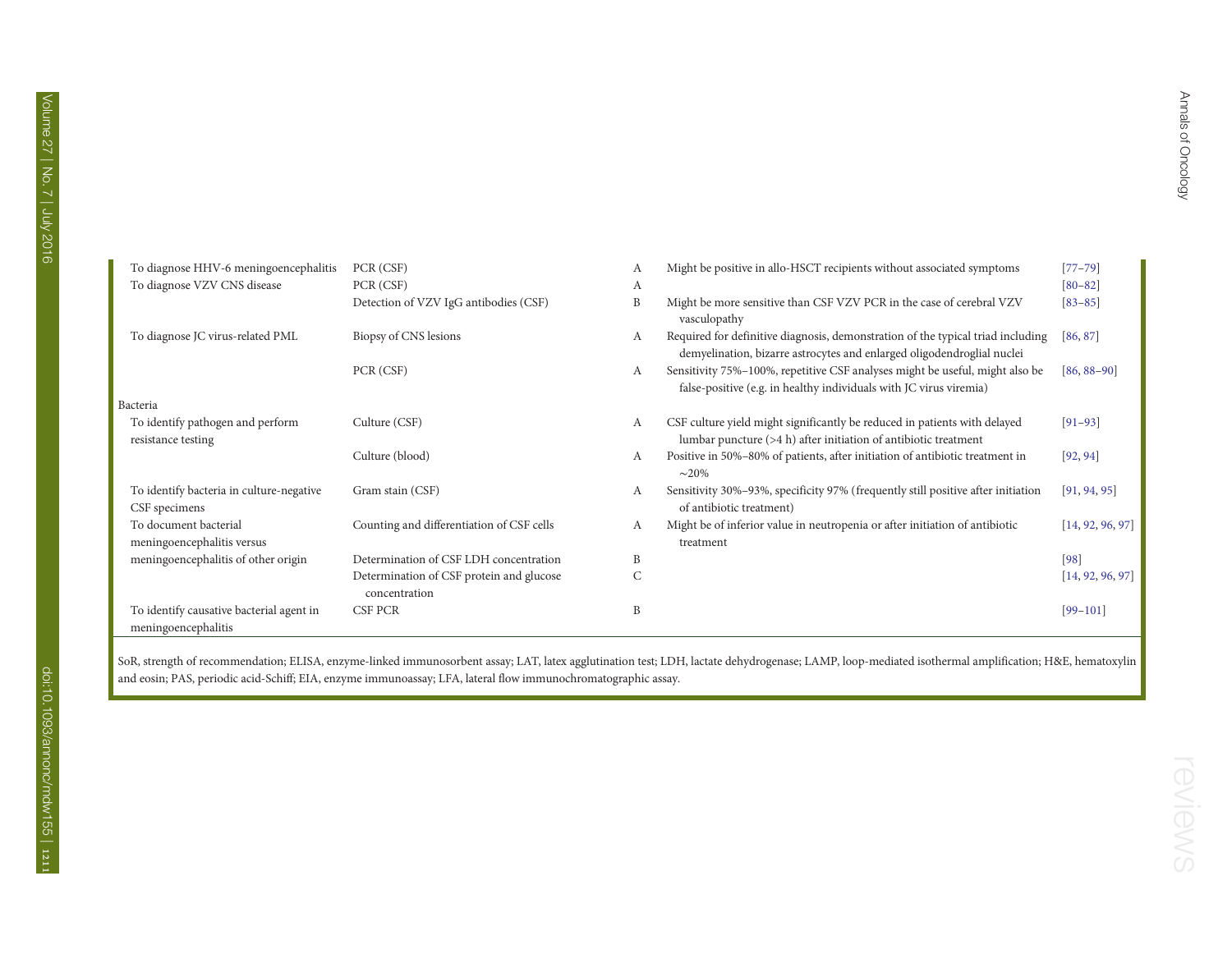<span id="page-5-0"></span>

| Causative agent  | Intention                                                                                                            | Intervention                                                                                                                                          | SoR/QoE                 | Comments                                                                                                                                                                           | References             |
|------------------|----------------------------------------------------------------------------------------------------------------------|-------------------------------------------------------------------------------------------------------------------------------------------------------|-------------------------|------------------------------------------------------------------------------------------------------------------------------------------------------------------------------------|------------------------|
| Toxoplasma spp.  |                                                                                                                      |                                                                                                                                                       |                         |                                                                                                                                                                                    |                        |
| Toxoplasma spp.  | treatment and                                                                                                        | Primary anti-infective Pyrimethamine (orally, 100-200 mg load, then AII <sub>t</sub><br>50 mg/day) + sulfadiazine (orally, 1 g q6h)                   |                         | Anti-infective agents should be given for $\sim$ 6 weeks in<br>indicated dosages, then as maintenance therapy half                                                                 | $[110]$                |
|                  | prevention of CNS<br>relapse<br>- to cure -                                                                          | Pyrimethamine (orally, 100-200 mg load, then BII <sub>t</sub><br>50 mg/day) + clindamycin (orally or i.v., 600<br>mg q6h)                             |                         | of the original dosage for at least 3 months<br>Pyrimethamine should be combined with folinic acid                                                                                 | $[111 - 113]$          |
|                  |                                                                                                                      | Trimethoprim (10 mg/kg/day)-<br>sulfamethoxazole (orally or i.v.)                                                                                     | $BII_t$                 |                                                                                                                                                                                    | $[114]$                |
| Fungi            |                                                                                                                      | Atovaquone (orally, e.g. 750 mg q6h)                                                                                                                  | $BII_{t,u}$             | Might be used for maintenance in patients intolerant to<br>conventional antitoxoplasmic agents, could be<br>combined as primary treatment with pyrimethamine<br>or sulfadiazine    | [115, 116]             |
| Aspergillus spp. |                                                                                                                      | Primary anti-infective Voriconazole (i.v., 6 mg/kg q12h for the first                                                                                 | $\text{AII}_{\text{u}}$ |                                                                                                                                                                                    | [117, 118]             |
|                  | treatment <sup>b</sup><br>- to cure -                                                                                | 24 h, then 4 mg/kg q12h)                                                                                                                              |                         |                                                                                                                                                                                    |                        |
|                  | -To obtain material<br>for diagnosis                                                                                 | L-AmB (i.v., ≥5 mg/kg/day, optimal dose<br>unclear) or ABLC <sup>c</sup> (i.v., 5 mg/kg/day)                                                          | <b>BIII</b>             | Reserved for rare cases (e.g. severe intolerance to<br>voriconazole, resistant isolates), might in particular be<br>useful if mucormycosis cannot be excluded                      | $[119-126]$            |
|                  | -To prevent serious<br>neurological<br>sequelae, decrease<br>the burden of<br>infected tissue and<br>improve outcome | Itraconazole                                                                                                                                          | DIII                    | Higher doses (800 mg/day) might be beneficial, low CNS [127-129]<br>penetration                                                                                                    |                        |
|                  |                                                                                                                      | Caspofungin, micafungin                                                                                                                               | DIII                    | Few clinical data                                                                                                                                                                  | [130, 131]             |
|                  |                                                                                                                      | Posaconazole                                                                                                                                          | DIII                    |                                                                                                                                                                                    | [132, 133]             |
|                  |                                                                                                                      | $D-AmB$                                                                                                                                               | $DII_u$                 | Unfavorable toxicity profile, low efficacy                                                                                                                                         | [134, 135]             |
|                  |                                                                                                                      | Stereotactic or open craniotomy for biopsy,<br>abscess drainage or excision of lesions                                                                | BII <sub>u</sub>        | Resection might be effective in particular in patients with [117-119, 136-139]<br>a focal lesion, a combined neuro- and rhinosurgical<br>approach is recommended in selected cases |                        |
| Candida spp.     | treatment <sup>b</sup><br>- to cure -                                                                                | Primary anti-infective L-AmB (i.v., ≥5 mg/kg/day, optimal dose<br>unclear) or $ABLC^c$ (i.v., 5 mg/kg/day) $\pm$<br>5-FC (i.v., 25 mg/kg q6h) $\rm^d$ | BIII                    | Mainly preclinical data, case reports or small patient<br>series (and data from extracerebral systemic Candida<br>infection)                                                       | $[140 - 144]$          |
|                  |                                                                                                                      | Voriconazole (i.v., 6 mg/kg q12h for the first<br>24 h, then 4 mg/kg q12h)                                                                            | <b>CIII</b>             |                                                                                                                                                                                    | [145, 146]             |
|                  |                                                                                                                      | Fluconazole (i.v., loading dose 800 mg/day,                                                                                                           | <b>CIII</b>             | If a susceptible Candida spp. has been isolated and the                                                                                                                            | $[44, 141, 147 - 149]$ |

patient is clinically stable and not neutropenic and

had no prior azole exposure

Fungi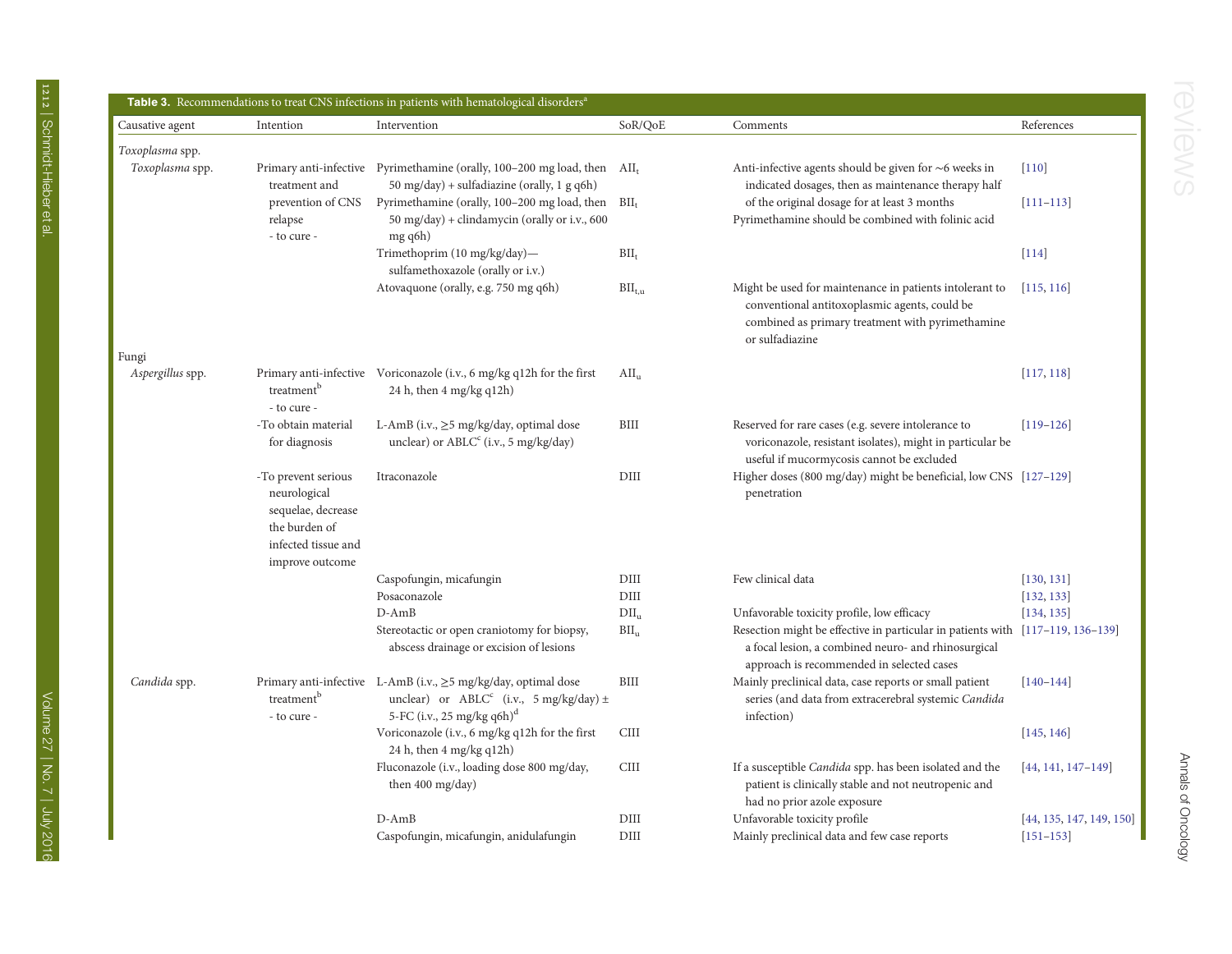| Mucorales         | Primary treatment                      | Surgery                                                                                                                           | $\text{AII}_{t,u}$ | Should be considered whenever possible                                                                      | [8, 9, 154, 155]      |
|-------------------|----------------------------------------|-----------------------------------------------------------------------------------------------------------------------------------|--------------------|-------------------------------------------------------------------------------------------------------------|-----------------------|
|                   | - to cure -                            | L-AmB (i.v., ≥5 mg/kg/day, optimal dose<br>unclear, up to 10 mg/kg/day has been used)                                             | $\text{AII}_{t,u}$ | Treatment delay may enhance mortality, response rate<br>80%-95%                                             | [10, 155, 156]        |
|                   |                                        | Reduction of immunosuppression                                                                                                    | BIII               | No comparative data, not always feasible                                                                    |                       |
|                   |                                        | $\text{ABLC}^c$ (i.v., 5 mg/kg/day)                                                                                               | BIII               | Around 70% response rate                                                                                    | $[157]$               |
|                   |                                        | L-AmB (i.v., $\geq$ 5 mg/kg/day) + caspofungin<br>$(i.v., 50-70 mg/day)$                                                          | <b>CIII</b>        |                                                                                                             | $[158 - 163]$         |
|                   |                                        | Posaconazole (preferable i.v., 300 mg q12h for<br>the first 24 h, then 300 mg/day)                                                | <b>CIII</b>        | Low CNS penetration, dosages up to 3200 mg/day have<br>been used                                            | [156, 164]            |
|                   |                                        | Posaconazole (preferable i.v., 300 mg q12h for<br>the first 24 h, then $300 \text{ mg/day}$ +<br>L-AmB (i.v., $\geq$ 5 mg/kg/day) | <b>CIII</b>        | Might be used for extended cases or patients refractory<br>to single-agent treatment                        | $[156, 161, 164-166]$ |
|                   |                                        | Itraconazole (orally or i.v., higher dosages of up CIII<br>to 800 mg/day might be used)                                           |                    | Low CNS penetration                                                                                         | $[9]$                 |
|                   |                                        | $D$ -Am $B$                                                                                                                       | DIII               | Unfavorable toxicity profile                                                                                | [9, 135]              |
|                   | Salvage treatment<br>- to cure/prolong | Posaconazole (preferable i.v., 300 mg q12h for<br>the first 24 h, then 300 mg/day)                                                | BIII               | Might be combined with caspofungin or L-AmB                                                                 | [164, 167, 168]       |
|                   | survival -                             | Isavuconazole (i.v. or orally, 200 mg q8h for the CIII<br>first 48 h, then 200 mg/day)                                            |                    |                                                                                                             | [169, 170]            |
| Cryptococcus spp. | Primary treatment<br>- to cure -       | L-AmB (i.v., 3-4 mg/kg/day) or ABLC <sup>c</sup> (i.v., 5<br>$mg/kg/day$ ) + 5-FC (i.v., 25 mg/kg q6h) <sup>d</sup>               | $\text{AII}_{t}$   | • Induction therapy for at least 4 weeks, might be<br>followed by consolidation with fluconazole (400 mg/d) | $[171 - 173]$         |
|                   |                                        | D-AmB (i.v., 0.7-1.0 mg/kg/day) + 5-FC (i.v.,<br>$25 \text{ mg/kg}$ q6h) <sup>d</sup>                                             | $BII_t$            | at least 8 weeks<br>• Consider unfavorable toxicity profile of D-AmB                                        | $[171 - 174]$         |
|                   |                                        | D-AmB (i.v., 0.7-1.0 mg/kg/<br>day) + voriconazole (preferable i.v., 6 mg/kg<br>q12h for the first 24 h, then 4 mg/kg q12h)       | $BII_t$            |                                                                                                             | $[175]$               |
|                   |                                        | L-AmB (i.v., $3$ mg/kg/day)                                                                                                       | $BII_t$            |                                                                                                             | $[176 - 178]$         |
|                   |                                        | D-AmB (i.v., 0.7-1.0 mg/kg/day) + fluconazole<br>(preferable i.v., 800-1200 mg/day)                                               | $\text{CII}_t$     |                                                                                                             | [171, 173, 175, 179]  |
|                   |                                        | Voriconazole (preferable i.v., 6 mg/kg q12h for CIII<br>the first 24 h, then 4 mg/kg q12h)                                        |                    |                                                                                                             | $[180]$               |
|                   |                                        | $\text{ABLC}^c$ (i.v., 5 mg/kg/day)                                                                                               | <b>CIII</b>        |                                                                                                             | $[181]$               |
|                   |                                        | Fluconazole (preferable i.v., loading dose 1200<br>mg/day, then 800 mg/day) + 5-FC (i.v., 25<br>$mg/kg$ q6h) <sup>d</sup>         | $\text{CII}_t$     | Study performed in Malawi with limited economic<br>resources                                                | $[182]$               |
|                   | Salvage treatment<br>- to cure/prolong | Voriconazole (preferable i.v., 6 mg/kg q12h for CIII<br>the first 24 h, then 4 mg/kg q12h)                                        |                    | Clinical efficacy rate $\sim$ 40%                                                                           | $[183]$               |
|                   | survival -                             | Posaconazole (preferable i.v., 300 mg q12h for<br>the first 24 h, then 300 mg/day)                                                | <b>CIII</b>        | Clinical efficacy rate $\sim$ 50%                                                                           | $[132]$               |
|                   | Primary or salvage<br>treatment        | Caspofungin, micafungin, anidulafungin                                                                                            | DIII               | No relevant activity                                                                                        | $[184]$               |
| Viruses           |                                        |                                                                                                                                   |                    |                                                                                                             |                       |

Volume 27 | No. 7 | July 2016

Continued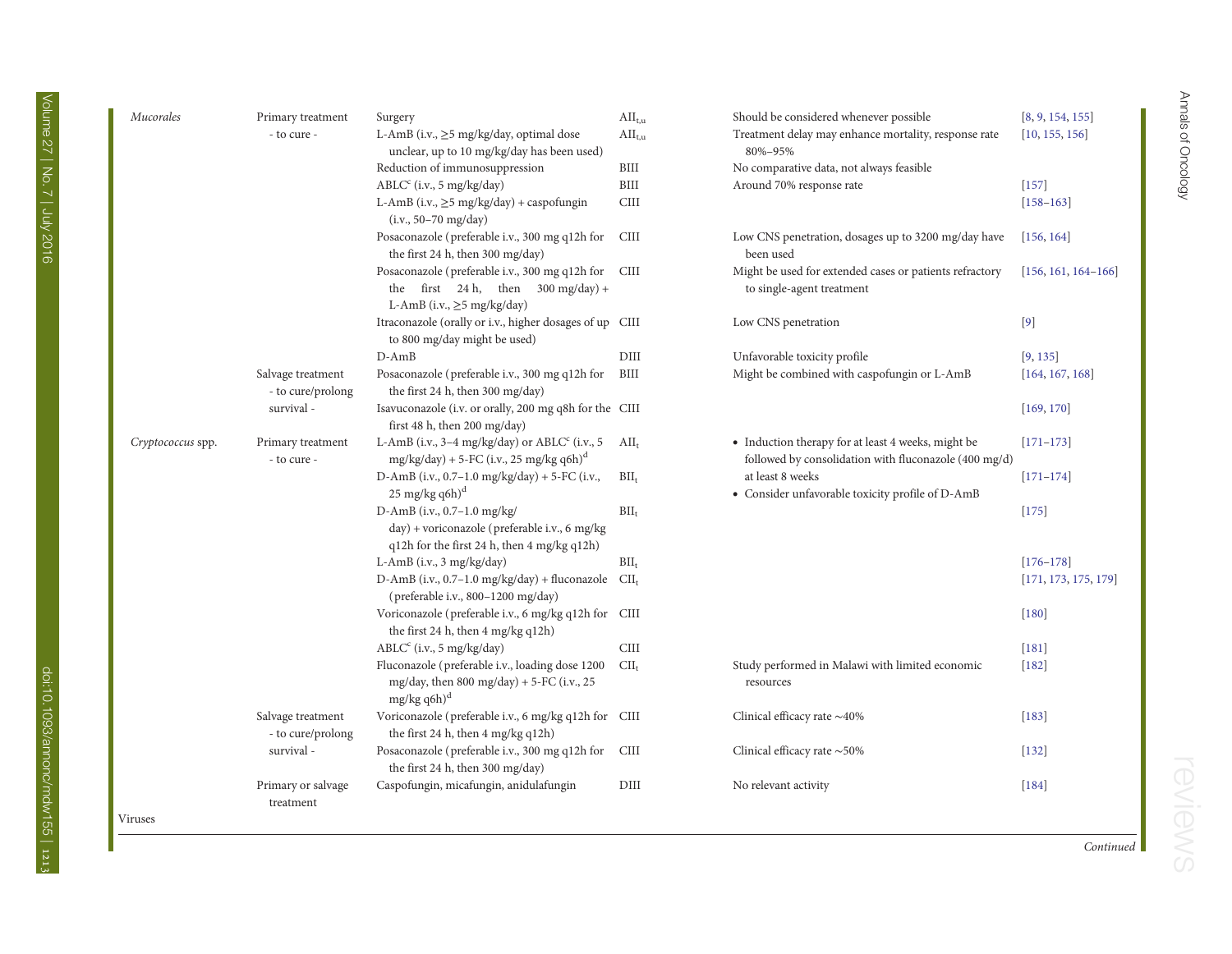#### Table 3. Continued

| Causative agent       | Intention                                        | Intervention                                                                                              | SoR/QoE                   | Comments                                                                                                                              | References               |
|-----------------------|--------------------------------------------------|-----------------------------------------------------------------------------------------------------------|---------------------------|---------------------------------------------------------------------------------------------------------------------------------------|--------------------------|
| <b>HSV</b>            | Primary or salvage                               | Aciclovir (i.v., 10 mg/kg q8h)                                                                            | $\text{AII}_{t}$          | Treatment duration at least 2-3 weeks <sup>e</sup>                                                                                    | $[2, 73, 185 - 189]$     |
|                       | treatment<br>- to cure -                         | Foscarnet (i.v., 60 mg/kg q8h or 90 mg/kg<br>q12h)                                                        | <b>CIII</b>               | Might be used in refractory cases                                                                                                     | $[190]$                  |
|                       |                                                  | Valaciclovir (orally, 1 g q8h)                                                                            | <b>CIII</b>               | Might be used as continuation therapy                                                                                                 | $[191 - 194]$            |
| <b>CMV</b>            | Primary or salvage<br>treatment<br>- to cure -   | Ganciclovir (i.v., 5 mg/kg q12h) or foscarnet<br>(i.v., 60 mg/kg q8h or 90 mg/kg q12h) as<br>single agent | AIII                      | Consider main side-effects (myelotoxicity versus<br>nephrotoxicity) and the presence of CMV resistance<br>mutations (e.g. UL97, UL54) | $[188]$                  |
|                       |                                                  | Ganciclovir (i.v., 5 mg/kg q12h) + foscarnet<br>(i.v., 60 mg/kg q8h or 90 mg/kg q12h)                     | <b>BIII</b>               |                                                                                                                                       | $[188, 195 - 197]$       |
|                       |                                                  | Cidofovir (i.v., optimal dosage unclear, e.g.<br>5 mg/kg once weekly)                                     | <b>CIII</b>               |                                                                                                                                       | [198, 199]               |
|                       |                                                  | Ganciclovir (i.v., 5 mg/kg q12h) + cidofovir<br>(i.v., e.g. 5 mg/kg once weekly)                          | <b>CIII</b>               |                                                                                                                                       | [195, 200]               |
|                       |                                                  | Foscarnet (i.v., 60 mg q8h or 90 mg/kg<br>q12h) + cidofovir (i.v., e.g. 5 mg/kg once<br>weekly)           | <b>CIII</b>               |                                                                                                                                       | [195, 201]               |
| <b>EBV</b>            | Primary or salvage                               | Reduction of immunosuppression                                                                            | AIII                      | Might not always be possible                                                                                                          | [188, 202]               |
| (meningoencephalitis) | treatment                                        | Ganciclovir (i.v., 5 mg/kg q12h)                                                                          | BIII                      | Valganciclovir (orally) has also been used                                                                                            | $[202 - 207]$            |
|                       | - to cure -                                      | Aciclovir (i.v., 10 mg/kg q8h)                                                                            | <b>CIII</b>               | Few reports with success published                                                                                                    | [208, 209]               |
| HHV-6                 | Primary or salvage<br>treatment                  | Foscarnet (i.v., 60 mg/kg q8h or 90 mg/kg<br>q12h) or ganciclovir (i.v., 5 mg/kg q12h)                    | AIII                      | Variant A and B might respond similarly to antivirals                                                                                 | $[7, 77, 78, 210 - 213]$ |
|                       | - to cure -                                      | Foscarnet (i.v., 60 mg/kg q8h or 90 mg/kg<br>$q12h$ ) + ganciclovir (i.v., 5 mg/kg q12h)                  | <b>CIII</b>               |                                                                                                                                       | [78, 214]                |
|                       |                                                  | Cidofovir (i.v., e.g. 5 mg/kg once weekly)                                                                | <b>CIII</b>               |                                                                                                                                       | $[215]$                  |
| <b>VZV</b>            | Primary or salvage                               | Aciclovir (i.v., 10 mg/kg q8h) <sup>t</sup>                                                               | AIII                      | Inefficacy has been reported                                                                                                          | $[2, 73, 216 - 218]$     |
|                       | treatment<br>- to cure -                         | Aciclovir (i.v., 10 mg/kg q8h) + foscarnet CIII<br>(i.v., 60 mg/kg q8h or 90 mg/kg q12h)                  |                           |                                                                                                                                       | $[219]$                  |
|                       |                                                  | Ganciclovir (i.v., 5 mg/kg q12h)                                                                          | <b>CIII</b>               |                                                                                                                                       | [188, 220]               |
| JC virus (PML)        | Primary or salvage                               | Reduction of immunosuppression                                                                            | AIII                      | Not always possible                                                                                                                   | $[12]$                   |
|                       | treatment<br>- to cure -                         | Cidofovir                                                                                                 | $\text{DII}_{t,u}$        |                                                                                                                                       | $[221]$                  |
| Bacteria              | To reduce mortality                              | Empiric treatment                                                                                         | $\text{AII}_{t,u}$        |                                                                                                                                       | [107, 222, 223]          |
|                       | To reduce mortality<br>and neurologic<br>defects | Dexamethasone (e.g. 0.15 mg/kg q6h for the<br>first 4 days)                                               | $\text{CII}_{\text{r,t}}$ | Should be started with first dose of antibiotics if it is used [224, 225]                                                             |                          |

I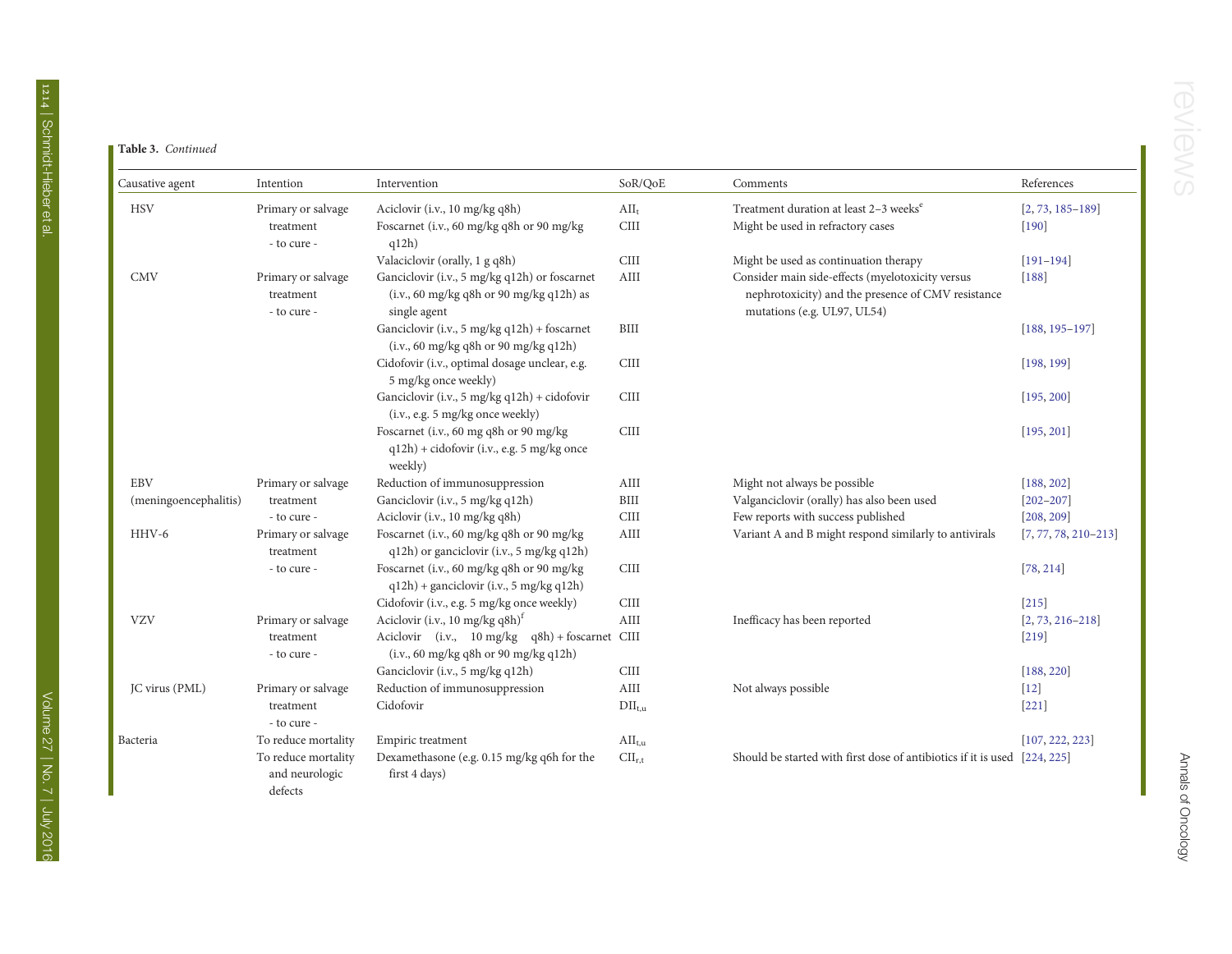| first-line empirical<br>treatment                                                                                                                                                                                                                                                                                                                                                                                                                                                                                                                                             | To reduce mortality in Meropenem (2 g q8h) or ceftriaxone (2 g q12h) AII <sub>t</sub><br>vancomycin (30-60 mg/kg/day in 2-3 daily<br>or cefotaxime $(8-12 \text{ g/day in } 4-6 \text{ daily})$<br>dosages) + ampicillin (2 g q4h) $\pm$<br>dosages) |             | Add vancomycin if a high rate of penicillin-resistant S.<br>pneumoniae strains is present                                                                                                                  | [92, 226]  |
|-------------------------------------------------------------------------------------------------------------------------------------------------------------------------------------------------------------------------------------------------------------------------------------------------------------------------------------------------------------------------------------------------------------------------------------------------------------------------------------------------------------------------------------------------------------------------------|------------------------------------------------------------------------------------------------------------------------------------------------------------------------------------------------------------------------------------------------------|-------------|------------------------------------------------------------------------------------------------------------------------------------------------------------------------------------------------------------|------------|
| To reduce mortality<br>(Gram-negative<br>strains)                                                                                                                                                                                                                                                                                                                                                                                                                                                                                                                             | Meropenem (2 g q8h)                                                                                                                                                                                                                                  | $_{\rm BH}$ | Carbapenem of choice for Enterobacteriaceae (more<br>potent than imipenem and ertapenem)                                                                                                                   | [227, 228] |
| "Antifungal drug therapy should be continued for at least 4 weeks after resolution of all signs and symptoms of the infection.<br>Longer treatment periods might be advisable (e.g. determined by repeated CSF analyses).<br>The authors do not take any responsibility for dosages of antiinfectious agents.<br><sup>t</sup> Usual pediatric dose (immunocompromised host): 10-20 mg/kg q8h.<br>QoE, quality of evidence; ABLC, amphotericin B lipid complex.<br>'Not distributed in some countries (e.g. Germany).<br><sup>d</sup> Therapeutic drug monitoring recommended. |                                                                                                                                                                                                                                                      |             | <sup>a</sup> For detailed recommendations on treatment of different bacterial CNS infections in patients with hematological disorders, see supplementary Material, available at Annals of Oncology online. |            |

Due to the lack of systematic data, decisions about the duration of antimicrobial treatment should be assessed individually. Hereby, the strategy of treatment (such as antimicrobial drug therapy with or without surgery), resolution of symptoms and recovery of the individual immune-status, as defined by the presence of neutropenia, hypogammaglobulinemia and graftversus-host disease should be taken in account. In patients with persisting complex immunodeficiencies, targeted antimicrobial treatment might be followed by maintenance treatment (e.g. for cerebral toxoplasmosis). To improve efficacy and minimize toxicity, therapeutic drug monitoring (TDM) might be useful for antimicrobial agents, such as 5-fluorocytosine (5-FC), voriconazole and posaconazole [BII] [[229](#page-17-0), [230](#page-17-0)]. TDM might be of particular relevance in patients with hematological disorders since impaired gastrointestinal resorption and interferences with co-medication are common in this population [\[230](#page-17-0)–[232](#page-17-0)].

#### adjunctive treatment

Adjunctive treatment may include neurosurgery, platelet transfusion and administration of corticosteroids, anticonvulsants, sedatives or antipyretics (see [supplementary Material, available](http://annonc.oxfordjournals.org/lookup/suppl/doi:10.1093/annonc/mdw155/-/DC1) at [Annals of Oncology](http://annonc.oxfordjournals.org/lookup/suppl/doi:10.1093/annonc/mdw155/-/DC1) online).

### CNS infections related to specific causative agents

#### parasitic CNS infections

Toxoplasma spp. belong to the most common causative agents in allo-HSCT recipients with CNS infections [\[1,](#page-12-0) [6](#page-12-0)]. However, other parasitic CNS infections such as malaria, microsporidiosis, leishmaniasis, trypanosomiasis or helminthic infections have also been described in immunocompromised hosts [\[233\]](#page-17-0).

Toxoplasma spp. Mental abnormalities, fatigue and fever are frequent clinical symptoms in allo-HSCT recipients with cerebral toxoplasmosis [\[234\]](#page-17-0). Neuroimaging by MRI frequently shows typical hypo-/isointensities mainly in the basal ganglia and the frontal lobe [\(supplementary Figure S1, available at](http://annonc.oxfordjournals.org/lookup/suppl/doi:10.1093/annonc/mdw155/-/DC1) Annals of [Oncology](http://annonc.oxfordjournals.org/lookup/suppl/doi:10.1093/annonc/mdw155/-/DC1) online) [\[105](#page-14-0)]. Higher sensitivity of MRI compared with CT scan has been demonstrated in a comparative retrospective analysis [[104,](#page-14-0) [105](#page-14-0)]. However, typical nodular or ring enhancement surrounded by edema was visible by MRI in only 60% of allo-HSCT patients [\[235\]](#page-17-0). Besides neuroimaging, diagnosis of cerebral toxoplasmosis is based on demonstration of tachyzoites or cysts in the CSF [A], CSF PCR [B] and serological tests such as CSF enzyme-linked immunosorbent assay [C] [\[24,](#page-12-0) [25,](#page-12-0) [29\]](#page-12-0).

Primary treatment of cerebral toxoplasmosis should comprise a combination of pyrimethamine and sulfadiazine  $[**AII**<sub>t</sub>]$  [[110\]](#page-14-0). Pyrimethamine in combination with clindamycin [BII<sub>t</sub>] or single-agent trimethoprim-sulfamethoxazole  $[BII_t]$  may alternatively be used [[110](#page-14-0), [111,](#page-14-0) [236](#page-17-0)]. Maintenance treatment should be conducted for at least 3 months [BIII]. Atovaquone could be administered in patients with intolerance/refractoriness to conventional antitoxoplasmic agents  $[BII_{t,u}]$  [\[115](#page-14-0), [116](#page-14-0)].

#### fungi

The predominant fungal pathogens causing CNS infections in patients with hematological disorders are Aspergillus spp., with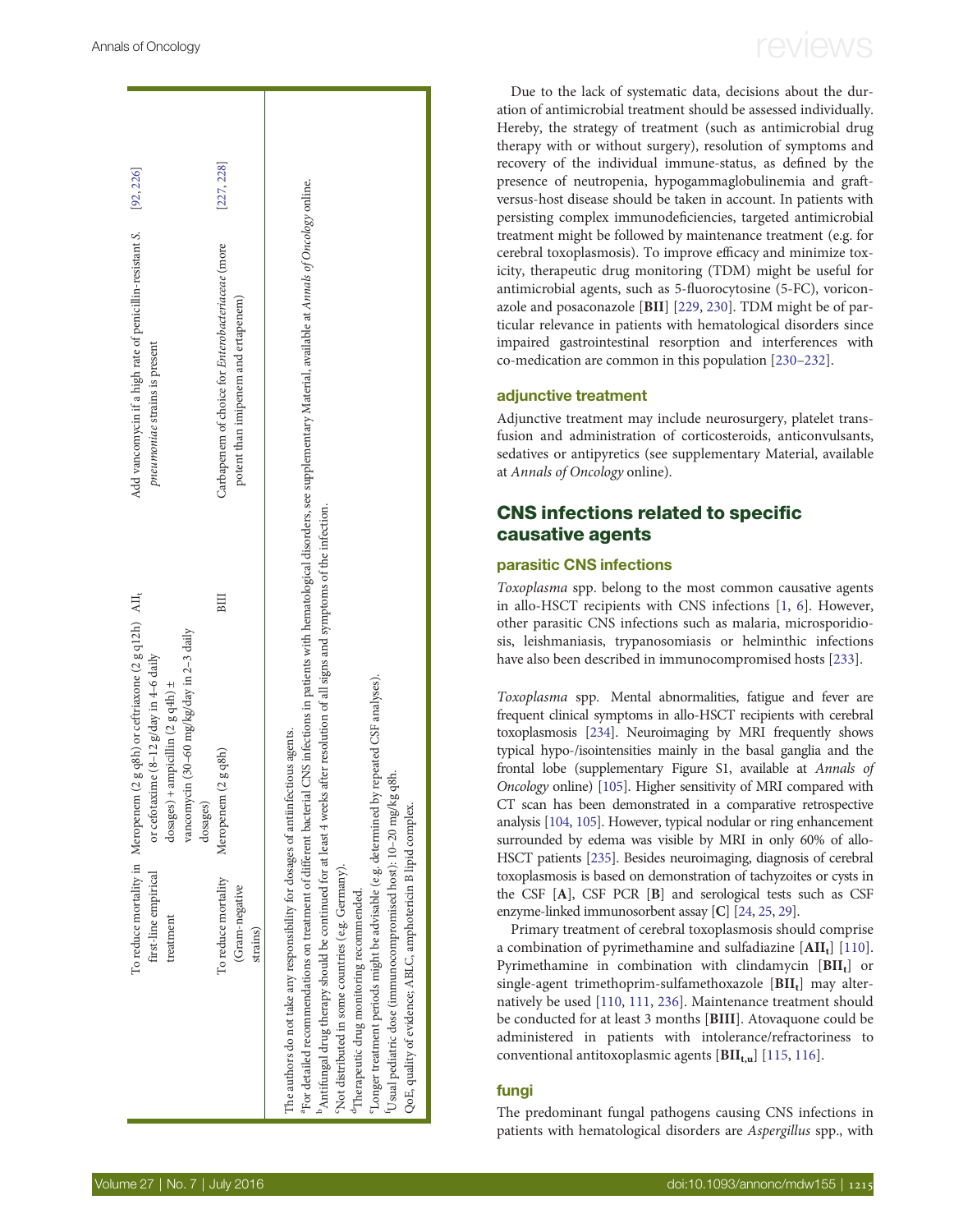A. fumigatus prevailing over other species such as A. nidulans, A. terreus and A. flavus [[117\]](#page-14-0). Mucorales, C. neoformans and Candida spp. may also be detected in these patients [[150](#page-15-0)].

Aspergillus spp. Most commonly, CNS Aspergillosis results in brain abscess formation, but fungal embolism can also cause cerebral infarction with or without hemorrhage. Rarely, CNS aspergillosis presents with overt meningitis or cause granuloma [[32,](#page-12-0) [150,](#page-15-0) [237\]](#page-17-0).

MRI may show ring-enhanced lesions, infarction and dural or vascular infiltration from adjacent regions ([supplementary](http://annonc.oxfordjournals.org/lookup/suppl/doi:10.1093/annonc/mdw155/-/DC1) [Figure S2, available at](http://annonc.oxfordjournals.org/lookup/suppl/doi:10.1093/annonc/mdw155/-/DC1) Annals of Oncology online) [\[238](#page-17-0), [239\]](#page-17-0). A definitive diagnosis frequently requires biopsy of suspicious lesions and demonstration of typical septate hyphae [A] [\[30](#page-12-0), [31](#page-12-0)]. Several studies indicate that detection of CSF galactomannan [B] or the PCR assay [B] might also be useful to diagnose CNS aspergillosis [\[32](#page-12-0)–[35](#page-12-0), [37\]](#page-13-0). In Aspergillus meningitis, CSF galactomannan might be detected in almost 90% of cases, whereas fungal cultures are positive in ∼30% [[32\]](#page-12-0). CSF fungal cultures are usually negative in patients with Aspergillus CNS infection other than meningitis [[32\]](#page-12-0).

Voriconazole is the drug of choice in CNS aspergillosis, as this azole displays sufficient penetration into the CNS  $[AlII<sub>u</sub>]$  [[117](#page-14-0), [118,](#page-14-0) [240\]](#page-17-0). Amphotericin B deoxycholate (D-AmB) should be avoided due to its poor tolerability and negligible efficacy  $[DII_n]$ , but the use of higher doses of liposomal AmB (L-AmB) resulted in successful outcomes in a limited number of patients [BIII] [\[119](#page-14-0)–[123](#page-15-0), [134](#page-15-0)]. Due to its limited CNS penetration and the limited number of successfully treated cases in the literature, the use of itraconazole does not appear justifiable in patients with CNS aspergillosis [DIII] [\[127](#page-15-0)–[129](#page-15-0)]. Posaconazole has been used in a series of patients with CNS infections caused by various fungi, including three assessable patients with CNS aspergillosis [DIII] [[132](#page-15-0)]. Caspofungin has demonstrated some activity in a mouse model exploring CNS aspergillosis, but clinical data on the use of echinocandins in CNS aspergillosis are scarce [\[130](#page-15-0), [131](#page-15-0)]. Some animal model data suggest that combination therapy (e.g. voriconazole with L-AmB) might be beneficial, but meaningful clinical data are not available to recommend the use of combination therapies in CNS aspergillosis [DIII] [\[241](#page-17-0), [242\]](#page-17-0).

Intrathecal or intralesional administration of AmB has been repeatedly been applied to patients with CNS aspergillosis, but published data are limited to case reports [DIII] [\[243,](#page-17-0) [244\]](#page-17-0). In addition, intrathecal D-AmB could cause chemical arachnoiditis and it is unlikely that sufficient drug concentration is achieved in infected brain tissues [[245](#page-17-0)]. Adjunctive corticosteroid therapy could reduce mass effects and brain edema, but should be avoided whenever possible due to its deleterious effects in invasive fungal infections [\[246](#page-17-0)]. If corticosteroid therapy is unavoidable, prednisolone should be preferred over dexamethasone, as dexamethasone is associated with low voriconazole levels (S. Schwartz, personal communication).

Neurosurgical interventions could facilitate diagnostic confirmation and contribute to a successful outcome, likely by removing infarcted areas with poor drug penetration  $[BII_u]$ [[117](#page-14-0), [118](#page-14-0), [136](#page-15-0), [137](#page-15-0)].

Candida spp.. Candida CNS infections typically present as meningoencephalitis or as ventriculitis associated with foreign bodies such as shunts or, rarely, as brain abscesses. Candida microabscesses could be discovered at autopsy, while CT and CSF analysis not always show clearly pathological findings in this situation [[44\]](#page-13-0). Neuroimaging might show hydrocephalus in Candida meningitis and MRI is considered to be more sensitive than CT scan [[44](#page-13-0), [147](#page-15-0)]. In the case of Candida meningitis, yeasts can be detected by CSF staining in ∼40% and in ∼40%– 80% by fungal cultures [A] [[44,](#page-13-0) [45\]](#page-13-0). The PCR technique as well as the detection of  $(1 \rightarrow 3)$ -β-D-Glucan or the *Candida* mannan antigen might also be useful to diagnose Candida meningitis from CSF, but these methods are not yet considered as clinical routine procedures [C] [[38](#page-13-0), [46](#page-13-0), [47,](#page-13-0) [49](#page-13-0)].

Most data on the treatment of Candida CNS infection are derived from pediatric patients. The use of D-AmB with 5-FC has been suggested as the optimal initial therapy for many years due to the excellent CSF penetration of 5-FC, the documented synergism of both compounds in vitro and in vivo and their documented clinical activity in Candida infections [[44,](#page-13-0) [150\]](#page-15-0). The rationale for the use of L-AmB is mainly reasoned by studies in experimental Candida meningoencephalitis and clinical data from preterm newborns [\[140,](#page-15-0) [141](#page-15-0), [247,](#page-17-0) [248](#page-17-0)]. Since L-AmB has an improved toxicity profile compared with D-AmB, the combination of L-AmB and 5-FC should be preferred to treat Candida CNS infections [BIII]. Fluconazole, alone or in combination with 5-FC, may be used as an oral consolidation therapy [BIII]. Voriconazole is a reasonable therapeutic option for Candida CNS infection [CIII] [[145](#page-15-0), [249\]](#page-17-0). Animal models suggest the potential usefulness of the echinocandins in Candida CNS infection, although higher doses might be required (as studied for micafungin) [[151](#page-15-0)]. Clinical data are limited to case reports; thus this approach cannot be recommended for routine use yet [DIII] [\[152\]](#page-15-0). Any indwelling device such as a ventricular drain or a central venous line should be removed in invasive Candida infection [BIII] [\[250](#page-17-0), [251](#page-17-0)].

mucorales. Mucormycosis is a rare opportunistic infection mainly caused by Rhizopus spp. and Mucor spp. [\[9,](#page-12-0) [156\]](#page-15-0). The brain might be involved in a disseminated infection or by infiltration from adjacent rhino-sinu-orbital regions [\[8](#page-12-0)–[10](#page-12-0), [154](#page-15-0), [156\]](#page-15-0). Clinical symptoms such as facial pain or swelling may be nonspecific but are frequently present in patients with rhinocerebral mucormycosis [\[158](#page-15-0)]. The CT scan frequently reveals characteristic bone destruction of the paranasal sinuses, the hard palate or adjacent structures [[252](#page-17-0)]. The diagnosis should always be confirmed by a histopathological examination and/or culturing of tissue specimens [A]. Histopathological examination of infected tissue typically shows the irregular fungal hyphae with wide-angle branching, in addition to tissue necrosis and fungal angioinvasion [\[53\]](#page-13-0). PCR assays using infected tissue specimens [B] or blood [C] have also been evaluated to diagnose mycormycosis [[54,](#page-13-0) [55,](#page-13-0) [57\]](#page-13-0). However, these methods are not standardized yet.

Single-agent L-AmB is recommended to treat mucormycosis  $[AII_{t,u}]$ , but some experts suggest a primary polyene–caspofungin combination [CIII] [[158](#page-15-0)–[160](#page-15-0)]. Immediate surgical resection of necrotic tissue may be crucial in addition to antifungal treatment in invasive mucormycosis  $\left[ \text{AII}_{\text{t,u}} \right]$  [[8](#page-12-0), [9](#page-12-0), [154,](#page-15-0) [155\]](#page-15-0). Besides reduction of immunosuppressive drugs conditions associated with the occurrence of mucormycosis such as hyperglycemia,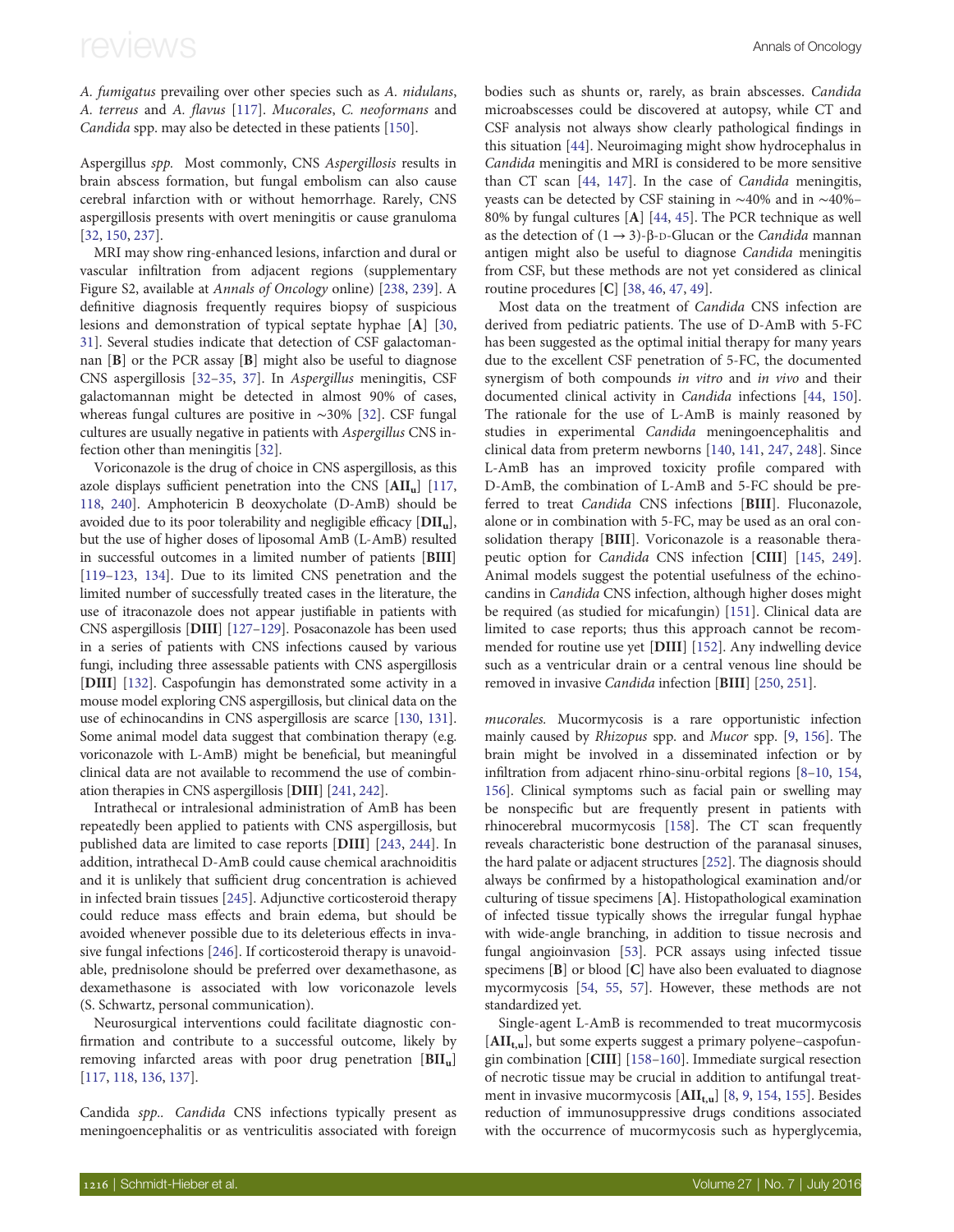lactic acidosis and iron overload should be corrected whenever possible [BIII]. However, a placebo-controlled trial exploring L-AmB together with the iron chelating agent deferasirox was terminated prematurely due to inefficacy, despite the crucial role of iron in the pathogenesis of mucormycosis  $[DII_t]$  [[253\]](#page-17-0). Posaconazole [BIII] or isavuconazole [CIII] might be used as salvage treatment of mucormycosis [[167](#page-16-0)–[170\]](#page-16-0). Hyperbaric oxygen has been investigated as primary or salvage treatment of mucormycosis [[254](#page-17-0)–[256](#page-18-0)]. This approach is available only in some centers and there are no larger trials confirming its benefit [CIII].

Cryptococcus spp. Reports from human immunodeficiency virus (HIV)-negative patients with hematological disorders and infection with Cryptococcus spp. are limited [[257,](#page-18-0) [258\]](#page-18-0). Neuroimaging by MRI may show dilated Virchow-Robin spaces, cyst-like structures and granuloma of the choroid plexus [[259\]](#page-18-0). A definitive diagnosis of cryptococcal meningitis is made by CSF cultures [A] or CSF microscopy using India Ink staining [A] [\[58](#page-13-0)–[60](#page-13-0), [62](#page-13-0)]. The diagnosis might further be confirmed by detection of capsular antigen using different techniques such as enzyme immune assays, latex agglutination or the lateral flow assay [A] [[58,](#page-13-0) [61\]](#page-13-0). Likewise, CSF (nested) PCR assays might be used to diagnose cryptococcal meningitis [B] [\[58,](#page-13-0) [61\]](#page-13-0). Biopsy of infected tissues followed by culturing and histopathological investigation is required only in selected cases [C] [[60\]](#page-13-0).

Primary treatment of cryptococcal meningitis should encom-pass a combination of L-AmB and 5-FC [AII<sub>t</sub>] [\[171](#page-16-0), [172](#page-16-0), [181,](#page-16-0) [260\]](#page-18-0). Voriconazole or posaconazole may be used for salvage treatment [CIII] [[132,](#page-15-0) [180](#page-16-0), [183](#page-16-0)]. Cryptococcus spp. are in vitro resistant to echinocandines [\[184\]](#page-16-0). Thus, these agents do not play a role in the treatment of cryptococcal meningitis [DIII]. Reducing the CSF opening pressure (e.g. by repetitive lumbar punctures) is useful besides anti-infectious drug therapy in selected patients with cryptococcal meningitis [BII] [[172,](#page-16-0) [261\]](#page-18-0).

#### viruses

Herpes viruses, in particular herpes simplex virus (HSV), Epstein–Barr virus (EBV) and human herpes virus-6 (HHV-6) are prevailing in allo-HSCT recipients [\[2,](#page-12-0) [73\]](#page-13-0). Viral CNS infections typically present as meningoencephalitis, but strokes—e.g. caused by varicella zoster virus (VZV)—or leukoencephalopathy (e.g. JC virus-associated PML) might occur [[18\]](#page-12-0). The diagnosis of viral CNS infections is usually made by CSF PCR together with neuroimaging, preferably MRI [\[2,](#page-12-0) [109,](#page-14-0) [262\]](#page-18-0).

CSF viral PCR assays have an excellent sensitivity and specificity of 90%–100% for the majority of virus types [[64,](#page-13-0) [65\]](#page-13-0). Thus, CSF PCR is regarded as a 'gold standard' for diagnosis of viral CNS infections [A]. However, studies comparing viral isolation from autopsy samples or brain-biopsy specimens—the former reference standard—with PCR are available only for few viruses such as HSV or cytomegalovirus (CMV) [\[64](#page-13-0), [65](#page-13-0), [70\]](#page-13-0). CSF virus PCR might initially be false-negative and the probability of a positive PCR increases when there is a time frame of 3–14 days between onset of symptoms and lumbar puncture [\[263\]](#page-18-0).

herpes simplex virus. The incidence of HSV encephalitis is relatively low in patients with hematological disorders and there have been few cases published which mainly include allo-HSCT recipients [[2,](#page-12-0) [73,](#page-13-0) [264\]](#page-18-0).

CSF PCR is a rapid method to diagnose HSV encephalitis with high sensitivity and specificity (both >90%) [A] [[64,](#page-13-0) [65\]](#page-13-0). Detection of CSF HSV antibodies is not a reliable diagnostic tool for HSV encephalitis since the sensitivity and specificity is only 75%–85% and 60%–90%, respectively [C] [\[66](#page-13-0)]. Detection of CSF HSV antigen has a sensitivity and a specificity of ∼90% and might be of value as an adjunctive test [C] [[66,](#page-13-0) [67](#page-13-0)]. CSF viral cultures are frequently negative in HSV encephalitis [D] [\[68](#page-13-0)]. Cerebral MRI typically shows abnormalities in the medial and inferior temporal lobe, the insula and the cingulate ([supple](http://annonc.oxfordjournals.org/lookup/suppl/doi:10.1093/annonc/mdw155/-/DC1)[mentary Figure S3, available at](http://annonc.oxfordjournals.org/lookup/suppl/doi:10.1093/annonc/mdw155/-/DC1) Annals of Oncology online) [\[265\]](#page-18-0). However, cerebral MRI might also be inconspicuous in allo-HSCT recipients with HSV encephalitis [\[2,](#page-12-0) [73](#page-13-0)].

HSV encephalitis should immediately be treated with aciclovir  $[AlI_t]$  [[73,](#page-13-0) [185](#page-16-0)–[187](#page-16-0)].

In rare cases of aciclovir resistance, foscarnet may be administered [CIII] [[190\]](#page-16-0). Patients with HSV encephalitis have a good overall prognosis, but a large proportion of patients (up to 70%) recover with neurological sequelae [\[2](#page-12-0), [187\]](#page-16-0).

cytomegalovirus. CMV CNS disease is typically characterized by ventriculo-encephalitis, retinitis and polyradiculopathy [[195](#page-16-0), [266,](#page-18-0) [267](#page-18-0)]. CSF CMV PCR has a high sensitivity (up to 100%) for the diagnosis of CMV CNS disease [A] [\[69](#page-13-0)–[72](#page-13-0)]. Detection of CMV in CSF by viral cultures might only be used as an adjunctive test since it has a low sensitivity of ∼20% [C] [\[69](#page-13-0), [72](#page-13-0)].

CMV CNS disease is commonly treated with ganciclovir or foscarnet [AIII] [[188](#page-16-0)]. Some authors recommend a combination of both agents [BIII] [[188](#page-16-0), [195](#page-16-0)–[197\]](#page-16-0). Cidofovir as single agent or in combination with foscarnet or ganciclovir might be used for salvage treatment [CIII] [[195,](#page-16-0) [200](#page-16-0), [201\]](#page-16-0). Some reports support the use of leflunomide to control CMV disease [CIII] [\[201,](#page-16-0) [268,](#page-18-0) [269](#page-18-0)]. There are no systematic data showing a benefit of the routine administration of CMV hyperimmunoglobulin in patients with hematological disorders and CMV disease.

Epstein–Barr virus. Except for patients with allo-HSCT, EBV disease other than infectious mononucleosis is a rare entity. Diagnosis of EBV meningoencephalitis is based on CSF PCR [A] [[2,](#page-12-0) [73](#page-13-0)–[75\]](#page-13-0). However, brain-biopsy-proven EBV meningoencephalitis in conjunction with a negative CSF EBV PCR has been reported [\[76\]](#page-13-0).

A reduction of immunosuppression should be attempted whenever possible in patients with EBV disease or infection [AIII] [\[188](#page-16-0)]. The role of rituximab in EBV disease (i.e. presence of EBV organ involvement) remains to be elucidated despite the fact that first experiences suggest that pre-emptive treatment of EBV infections (i.e. EBV reactivation only) might reduce the incidence of post-transplant lymphoproliferative disorder [[270\]](#page-18-0). Likewise, it remains unclear whether antivirals are beneficial in EBV disease [[188\]](#page-16-0). Ganciclovir, valganciclovir or foscarnet might be used to treat EBV meningoencephalitis [BIII] and there are few case reports on the potential efficacy of aciclovir in this situation [CIII] [\[188,](#page-16-0) [202](#page-16-0)–[209](#page-16-0)].

human herpes virus-6. HHV-6 CNS disease (mainly encephalitis) has rarely been described except in allo-HSCT recipients [\[2,](#page-12-0) [7](#page-12-0), [77,](#page-13-0) [78](#page-13-0), [210](#page-16-0)]. HHV-6 encephalitis typically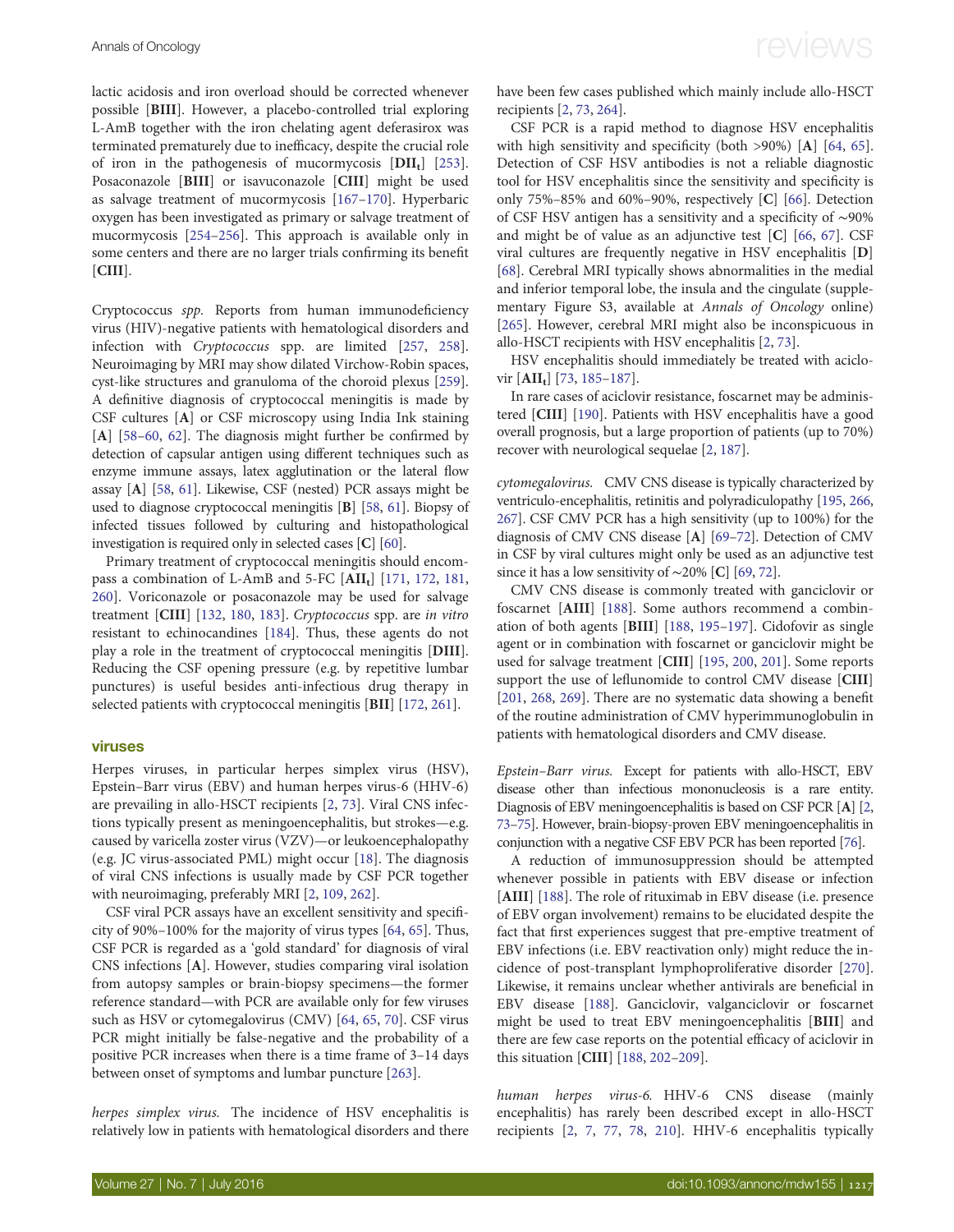affects allo-HSCT recipients with unrelated (mainly cord blood) donors and it frequently develops at the time of engraftment (or shortly thereafter) [[2](#page-12-0), [7\]](#page-12-0). Common clinical symptoms include alteration of consciousness, short-term memory loss and seizures [[2](#page-12-0), [7,](#page-12-0) [271](#page-18-0)]. The diagnostic method of choice for diagnosis of HHV-6 meningoencephalitis is quantitative CSF PCR [A] [\[77,](#page-13-0) [78\]](#page-13-0). However, it should be noted that HHV-6 DNA might be detected in CSF in a significant proportion of asymptomatic allo-HSCT recipients [\[79](#page-13-0)]. CSF analysis might show elevated protein levels and, more rarely pleocytosis [[2](#page-12-0), [77\]](#page-13-0). Imaging abnormalities which typically involve the temporal lobe are more likely visible in MRI than in CT scan ([supplementary Figure S4, available at](http://annonc.oxfordjournals.org/lookup/suppl/doi:10.1093/annonc/mdw155/-/DC1) Annals of Oncology [online](http://annonc.oxfordjournals.org/lookup/suppl/doi:10.1093/annonc/mdw155/-/DC1)) [[2](#page-12-0), [77\]](#page-13-0). Despite this, cerebral MRI might be normal in the early phase of HHV-6 meningoencephalitis in allo-HSCT recipients [\[2,](#page-12-0) [77](#page-13-0), [78\]](#page-13-0).

Ganciclovir or foscarnet could be used as first-line therapy for HHV-6 meningoencephalitis [AIII] [\[7,](#page-12-0) [8,](#page-12-0) [210](#page-16-0)–[213](#page-17-0)]. Cidofovir can be administered as second-line treatment [CIII] [\[215\]](#page-17-0).

varicella zoster virus. Primary VZV infection (chickenpox) occurs rarely in patients with hematological disorders, since VZV-seronegativity in adulthood is rare (∼5%). In VZVseropositive recipients, VZV disease after allo-HSCT most commonly manifests as dermatomal herpes zoster but a VZV meningoencephalitis may occur [[2](#page-12-0), [216](#page-17-0), [217\]](#page-17-0). Small patient series indicate that CSF PCR has a similar good sensitivity and specificity for diagnosis of VZV meningoencephalitis as for other herpes viruses [A] [\[80](#page-13-0)–[82](#page-14-0)]. The CSF VZV viral load determined by PCR might correlate with the severity and the duration of VZV meningoencephalitis [[218](#page-17-0)]. Diagnosis of VZV meningoencephalitis may be confirmed by serological tests such as detection of intrathecal VZV glycoprotein E [[272\]](#page-18-0). Rash and CSF pleocytosis might be absent in patients with cerebral VZV vasculopathy (such as strokes). In this situation, detection of CSF anti-VZV IgG antibodies might have a higher sensitivity than CSF VZV PCR [B] [\[83](#page-14-0)].

VZV CNS infections can be successfully treated with aciclovir [AIII] [\[2](#page-12-0), [73](#page-13-0), [218\]](#page-17-0). However, aciclovir resistance could occur and there are case reports on fatal CNS meningoencephalitis in allo-HSCT recipients despite early therapy with high-dose aciclovir [\[216](#page-17-0)]. These patients might benefit from a combination of aciclovir and foscarnet [CIII] [[219](#page-17-0)].

JC virus. JC virus-related PML typically affects severely immunocompromised hosts such as Acquired Immune Deficiency Syndrome (AIDS) patients or allo-HSCT recipients [[2](#page-12-0), [273](#page-18-0)]. CNS biopsy of suspicious lesions is required for definitive diagnosis of PML [A]. The typical triad (demyelination, bizarre astrocytes and enlarged oligodendroglial nuclei) can frequently be demonstrated by histopathological work-up in biopsies which might be combined with tissue and CSF JC virus (dual qualitative-quantitative nested) PCR [A] [\[86](#page-14-0), [88](#page-14-0), [89](#page-14-0)]. MRI typically shows abnormalities in the posterior white matter without contrast enhancement ([supplementary](http://annonc.oxfordjournals.org/lookup/suppl/doi:10.1093/annonc/mdw155/-/DC1) [Figure S5, available at](http://annonc.oxfordjournals.org/lookup/suppl/doi:10.1093/annonc/mdw155/-/DC1) Annals of Oncology online) [[274](#page-18-0)]. The diagnosis of PML could also be established without CNS biopsy in immunocompromised patients with typical clinical symptoms and characteristic findings by neuroimaging together with a positive CSF JC virus PCR [A] [[86\]](#page-14-0).

Immune reconstitution seems to be crucial for treatment of PML, as suggested by the observation that the incidence of PML could be markedly reduced in AIDS patients by the introduction of highly active antiretroviral therapy (HAART) [\[273](#page-18-0), [275\]](#page-18-0). However, PML might develop or worsen (in the case of preexisting PML) at the beginning of HAART (PML-immune reconstitution inflammatory syndrome, IRIS) [\[273,](#page-18-0) [275,](#page-18-0) [276\]](#page-18-0). PML-IRIS has also been described during withdrawal of agents which are associated with the occurrence of PML, such as natalizumab [\[277](#page-18-0)].

Immunosuppressives should be reduced in allo-HSCT recipients with PML whenever possible [AIII] [[12](#page-12-0)]. Treatment with cidofovir may be beneficial in some patients with PML [[2,](#page-12-0) [278](#page-18-0), [279\]](#page-18-0). In contrast, other allo-HSCT recipients as well as a larger series of 370 AIDS patients with PML did not improve after treatment with cidofovir  $\text{[DII}_{t,u}]\,$  [\[12](#page-12-0), [221](#page-17-0)]. Several experimental approaches such as adoptive T-cell therapy or administration of interleukin-2, mefloquine or mirtazapine have been tested as a treatment option for PML [\[12,](#page-12-0) [278](#page-18-0)–[280](#page-18-0)]. Since none of them has clearly shown to be effective in larger series of patients they are recommended within experimental protocols only [DIII].

#### conclusions

Diagnosis of CNS infections remains a great challenge in patients with hematological disorders since symptoms might both be masked and be mimicked by other conditions such as metabolic disturbances or consequences from antineoplastic treatment. Thus, awareness of this complication is crucial and any suspicion of a CNS infection should lead to timely and adequate diagnostics and treatment to improve the outcome in this population.

#### acknowledgements

The authors thank Martin Skalej and Anja Lenz (Institute of Neuroradiology, Otto-von-Guericke University Hospital Magdeburg, Magdeburg, Germany) and Hans-Christian Bauknecht for providing MRI images (see [supplementary Material, available](http://annonc.oxfordjournals.org/lookup/suppl/doi:10.1093/annonc/mdw155/-/DC1) at [Annals of Oncology](http://annonc.oxfordjournals.org/lookup/suppl/doi:10.1093/annonc/mdw155/-/DC1) online).

#### funding

None. Travel expenses and costs for group meetings were reimbursed by the German Society for Hematology and Medical Oncology (DGHO).

#### disclosure

GS: grant/research support: MSD Sharp & Dohme, Pfizer, Gilead Sciences, Astellas Pharma; consultant: MSD Sharp & Dohme, Basilea Pharmaceutica. WH: research grants: MSD Sharp & Dohme, Merck, Pfizer; speakers bureaus: Alexion Pharmaceuticals, Astellas Pharma, Basilea Pharmaceutica, Bristol-Myers Squibb, Chugai Pharmaceutical, Gilead Sciences, Janssen-Cilag, MSD Sharp & Dohme, Pfizer; travel grants: Alexion Pharmaceuticals, Astellas Pharma, MSD Sharp & Dohme, Novartis Pharma, Pfizer.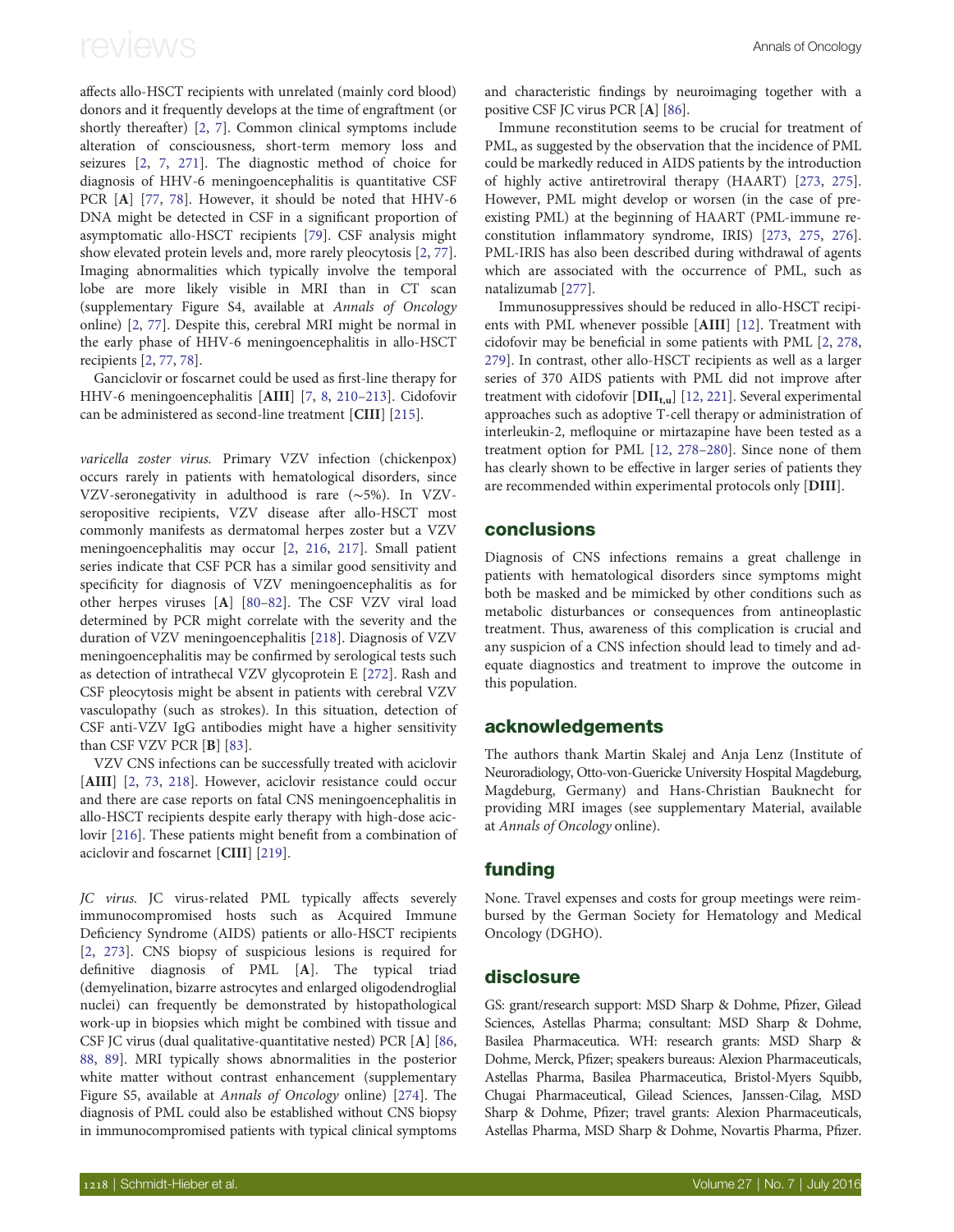<span id="page-12-0"></span>JP: honoraria, travel support, advisory board: MSD Sharp & Dohme, Gilead Sciences, Pfizer, Astellas Pharma. OP: research funding: Neovii Biotech, Jazz Pharmaceuticals, Takeda Pharma, Sanofi, Pierre Fabre; consultant: MSD Sharp & Dohme, Alexion Pharmaceuticals, Jazz; lecture honoraria/travel grants: Astellas Pharma, Gilead Sciences, Pfizer, MSD Sharp & Dohme. MC: speaker's bureau: Basilea Pharmaceutica, MSD Sharp & Dohme; advisory board: Basilea Pharmaceutica, MSD Sharp & Dohme; congress support: Gilead Sciences, MSD Sharp & Dohme, Neovii Biotech, Takeda Pharma, Celgene. DB: speaker's bureau: Astellas Pharma, Gilead Sciences, Merck, MSD Sharp & Dohme, Pfizer; research grants: Gilead Sciences, Pfizer; travel grants: Astellas Pharma, Merck, MSD Sharp & Dohme, Pfizer; consultant: Basilea Pharmaceutica, Gilead Sciences. MR: advisory board: Basilea Pharmaceutica, Janssen-Cilag. SS: honoraria, advisory board, travel grants: MSD Sharp & Dohme, Pfizer, Gilead Sciences, Astellas Pharma. GM: consultations: Gilead Sciences; sponsored research: Pfizer; honoraria: Astellas Pharma, Gilead Sciences, MSD Sharp & Dohme, Pfizer. All remaining authors have declared no conflicts of interest.

#### references

- 1. Denier C, Bourhis J, Lacroix C et al. Spectrum and prognosis of neurologic complications after hematopoietic transplantation. Neurology 2006; 67(11): 1990–1997.
- 2. Schmidt-Hieber M, Schwender J, Heinz WJ et al. Viral encephalitis after allogeneic stem cell transplantation: a rare complication with distinct characteristics of different causative agents. Haematologica 2011; 96(1): 142–149.
- 3. Ullmann AJ, Cornely OA, Donnelly JP et al. ESCMID guideline for the diagnosis and management of Candida diseases 2012: developing European guidelines in clinical microbiology and infectious diseases. Clin Microbiol Infect 2012; 18 (Suppl 7): 1–8.
- 4. Bleggi-Torres LF, de Medeiros BC, Werner B et al. Neuropathological findings after bone marrow transplantation: an autopsy study of 180 cases. Bone Marrow Transplant 2000; 25(3): 301–307.
- 5. Sostak P, Padovan CS, Yousry TA et al. Prospective evaluation of neurological complications after allogeneic bone marrow transplantation. Neurology 2003; 60 (5): 842–848.
- 6. Maschke M, Dietrich U, Prumbaum M et al. Opportunistic CNS infection after bone marrow transplantation. Bone Marrow Transplant 1999; 23(11): 1167–1176.
- 7. Vu T, Carrum G, Hutton G et al. Human herpesvirus-6 encephalitis following allogeneic hematopoietic stem cell transplantation. Bone Marrow Transplant 2007; 39(11): 705–709.
- 8. Skiada A, Lanternier F, Groll AH et al. Diagnosis and treatment of mucormycosis in patients with hematological malignancies: guidelines from the 3rd European Conference on Infections in Leukemia (ECIL 3). Haematologica 2013; 98(4): 492–504.
- 9. Roden MM, Zaoutis TE, Buchanan WL et al. Epidemiology and outcome of zygomycosis: a review of 929 reported cases. Clin Infect Dis 2005; 41(5): 634–653.
- 10. Skiada A, Pagano L, Groll A et al. Zygomycosis in Europe: analysis of 230 cases accrued by the registry of the European Confederation of Medical Mycology (ECMM) Working Group on Zygomycosis between 2005 and 2007. Clin Microbiol Infect 2011; 17(12): 1859–1867.
- 11. Carson KR, Evens AM, Richey EA et al. Progressive multifocal leukoencephalopathy after rituximab therapy in HIV-negative patients: a report of 57 cases from the Research on Adverse Drug Events and Reports project. Blood 2009; 113(20): 4834–4840.
- 12. Kharfan-Dabaja MA, Ayala E, Greene J et al. Two cases of progressive multifocal leukoencephalopathy after allogeneic hematopoietic cell transplantation and a review of the literature. Bone Marrow Transplant 2007; 39(2): 101–107.
- 13. Sommers LM, Hawkins DS. Meningitis in pediatric cancer patients: a review of forty cases from a single institution. Pediatr Infect Dis J 1999; 18(10): 902–907.
- 14. Safdieh JE, Mead PA, Sepkowitz KA et al. Bacterial and fungal meningitis in patients with cancer. Neurology 2008; 70(12): 943–947.
- 15. Wang X, Dong Y, Qi X et al. Clinical review: efficacy of antimicrobial-impregnated catheters in external ventricular drainage—a systematic review and metaanalysis. Crit Care 2013; 17(4): 234.
- 16. Neumann S, Krause SW, Maschmeyer G et al. Primary prophylaxis of bacterial infections and Pneumocystis jirovecii pneumonia in patients with hematological malignancies and solid tumors: Guidelines of the Infectious Diseases Working Party (AGIHO) of the German Society of Hematology and Oncology (DGHO). Ann Hematol 2013; 92(4): 433–442.
- 17. Tacke D, Buchheidt D, Karthaus M et al. Primary prophylaxis of invasive fungal infections in patients with haematologic malignancies. 2014 update of the recommendations of the Infectious Diseases Working Party of the German Society for Haematology and Oncology. Ann Hematol 2014; 93(9): 1449–1456.
- 18. Pruitt AA. Central nervous system infections in cancer patients. Semin Neurol 2010; 30(3): 296–310.
- 19. Cunha BA. Central nervous system infections in the compromised host: a diagnostic approach. Infect Dis Clin North Am 2001; 15(2): 567–590.
- 20. Gazzinelli RT, Eltoum I, Wynn TA, Sher A. Acute cerebral toxoplasmosis is induced by in vivo neutralization of TNF-alpha and correlates with the downregulated expression of inducible nitric oxide synthase and other markers of macrophage activation. J Immunol 1993; 151(7): 3672–3681.
- 21. Walsh TJ, Groll AH. Emerging fungal pathogens: evolving challenges to immunocompromised patients for the twenty-first century. Transpl Infect Dis 1999; 1(4): 247–261.
- 22. Wheat LJ, Musial CE, Jenny-Avital E. Diagnosis and management of central nervous system histoplasmosis. Clin Infect Dis 2005; 40(6): 844–852.
- 23. Rock RB, Olin M, Baker CA et al. Central nervous system tuberculosis: pathogenesis and clinical aspects. Clin Microbiol Rev 2008; 21(2): 243–261.
- 24. Montova JG. Laboratory diagnosis of *Toxoplasma gondii* infection and toxoplasmosis. J Infect Dis 2002; 185(Suppl 1): S73–S82.
- 25. Mikita K, Maeda T, Ono T et al. The utility of cerebrospinal fluid for the molecular diagnosis of toxoplasmic encephalitis. Diagn Microbiol Infect Dis 2013; 75(2): 155–159.
- 26. Vidal JE, Colombo FA, de Oliveira AC et al. PCR assay using cerebrospinal fluid for diagnosis of cerebral toxoplasmosis in Brazilian AIDS patients. J Clin Microbiol 2004; 42(10): 4765–4768.
- 27. Alfonso Y, Fraga J, Cox R et al. Conventional polymerase chain reaction for the diagnosis of neurotoxoplasmosis: comparison of three sets of primers for the B1 gene using CSF samples. Diagn Microbiol Infect Dis 2013; 75(2): 150–154.
- 28. Anselmo LM, Vilar FC, Lima JE et al. Usefulness and limitations of polymerase chain reaction in the etiologic diagnosis of neurotoxoplasmosis in immunocompromised patients. J Neurol Sci 2014; 346(1-2): 231–234.
- 29. Chandramukhi A. Diagnosis of neurotoxoplasmosis by antibody detection in cerebrospinal (CSF) fluid using Latex Agglutination Test and ELISA. J Commun Dis 2004; 36(3): 153–158.
- 30. Hayden RT, Qian X, Procop GW et al. In situ hybridization for the identification of filamentous fungi in tissue section. Diagn Mol Pathol 2002; 11(2): 119–126.
- 31. Sundaram C, Umabala P, Laxmi V et al. Pathology of fungal infections of the central nervous system: 17 years' experience from Southern India. Histopathology 2006; 49(4): 396–405.
- 32. Antinori S, Corbellino M, Meroni L et al. Aspergillus meningitis: a rare clinical manifestation of central nervous system aspergillosis. Case report and review of 92 cases. J Infect 2013; 66(3): 218–238.
- 33. Verweij PE, Brinkman K, Kremer HP et al. Aspergillus meningitis: diagnosis by non-culture-based microbiological methods and management. J Clin Microbiol 1999; 37(4): 1186–1189.
- 34. Viscoli C, Machetti M, Gazzola P et al. Aspergillus galactomannan antigen in the cerebrospinal fluid of bone marrow transplant recipients with probable cerebral aspergillosis. J Clin Microbiol 2002; 40(4): 1496–1499.
- 35. Soeffker G, Wichmann D, Loderstaedt U et al. Aspergillus galactomannan antigen for diagnosis and treatment monitoring in cerebral aspergillosis. Prog Transplant 2013; 23(1): 71–74.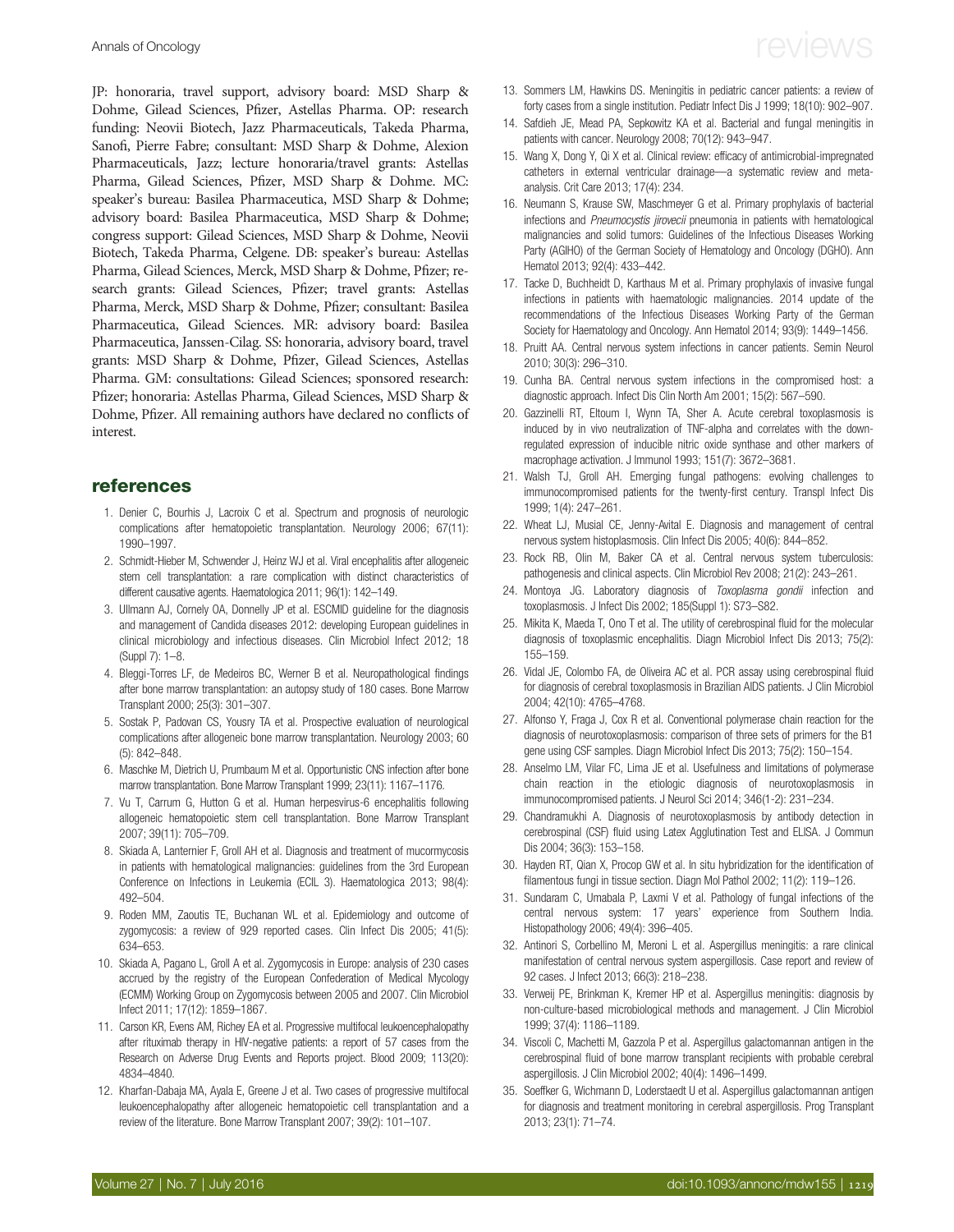- <span id="page-13-0"></span>36. Klont RR, Mennink-Kersten MA, Verweij PE. Utility of Aspergillus antigen detection in specimens other than serum specimens. Clin Infect Dis 2004; 39 (10): 1467–1474.
- 37. Reinwald M, Buchheidt D, Hummel M et al. Diagnostic performance of an Aspergillus-specific nested PCR assay in cerebrospinal fluid samples of immunocompromised patients for detection of central nervous system aspergillosis. PLoS One 2013; 8(2): e56706.
- 38. Badiee P, Alborzi A. Assessment of a real-time PCR method to detect human non-cryptococcal fungal meningitis. Arch Iran Med 2011; 14(6): 381–384.
- 39. Kami M, Ogawa S, Kanda Y et al. Early diagnosis of central nervous system aspergillosis using polymerase chain reaction, latex agglutination test, and enzyme-linked immunosorbent assay. Br J Haematol 1999; 106(2): 536–537.
- 40. Komatsu H, Fujisawa T, Inui A et al. Molecular diagnosis of cerebral aspergillosis by sequence analysis with panfungal polymerase chain reaction. J Pediatr Hematol Oncol 2004; 26(1): 40–44.
- 41. Hummel M, Spiess B, Kentouche K et al. Detection of Aspergillus DNA in cerebrospinal fluid from patients with cerebral aspergillosis by a nested PCR assay. J Clin Microbiol 2006; 44(11): 3989–3993.
- 42. Mikulska M, Furfaro E, Del Bono V et al. (1–3)-β-D-Glucan in cerebrospinal fluid is useful for the diagnosis of central nervous system fungal infections. Clin Infect Dis 2013; 56(10): 1511–1512.
- 43. Salvatore CM, Chen TK, Toussi SS et al. (1→3)-β-D-Glucan in cerebrospinal fluid as a biomarker for Candida and aspergillus infections of the central nervous system in pediatric patients. J Pediatric Infect Dis Soc 2015; March 19 [epub ahead of print], doi: 10.1093/jpids/piv014.
- 44. Sánchez-Portocarrero J, Pérez-Cecilia E, Corral O et al. The central nervous system and infection by Candida species. Diagn Microbiol Infect Dis 2000; 37(3): 169–179.
- 45. Voice RA, Bradley SF, Sangeorzan JA, Kauffman CA. Chronic candidal meningitis: an uncommon manifestation of candidiasis. Clin Infect Dis 1994; 19(1): 60–66.
- 46. Verduyn Lunel FM, Voss A, Kuijper EJ et al. Detection of the *Candida* antigen mannan in cerebrospinal fluid specimens from patients suspected of having Candida meningitis. J Clin Microbiol 2004; 42(2): 867–870.
- 47. Biesbroek JM, Verduyn Lunel FM, Kragt JJ et al. Culture-negative Candida meningitis diagnosed by detection of Candida mannan antigen in CSF. Neurology 2013; 81(17): 1555–1556.
- 48. Ikeda K, Yamashita J, Fujisawa H, Fujita S. Cerebral granuloma and meningitis caused by Candida albicans: useful monitoring of mannan antigen in cerebrospinal fluid. Neurosurgery 1990; 26(5): 860–863.
- 49. Lyons JL, Erkkinen MG, Vodopivec I. Cerebrospinal fluid (1,3)-β-D-glucan in isolated Candida meningitis. Clin Infect Dis 2015; 60(1): 161–162.
- 50. Ralph ED, Hussain Z. Chronic meningitis caused by Candida albicans in a liver transplant recipient: usefulness of the polymerase chain reaction for diagnosis and for monitoring treatment. Clin Infect Dis 1996; 23(1): 191–192.
- 51. Elsayed S, Fitzgerald V, Massey V, Hussain Z. Evaluation of the Candigen enzyme-linked immunosorbent assay for quantitative detection of Candida species antigen. Arch Pathol Lab Med 2001; 125(3): 344–346.
- 52. Klingspor L, Jalal S. Molecular detection and identification of Candida and Aspergillus spp. from clinical samples using real-time PCR. Clin Microbiol Infect 2006; 12(8): 745–753.
- 53. Lass-Flörl C. Zygomycosis: conventional laboratory diagnosis. Clin Microbiol Infect 2009; 15(Suppl 5): 60–65.
- 54. Rickerts V, Just-Nübling G, Konrad F et al. Diagnosis of invasive aspergillosis and mucormycosis in immunocompromised patients by seminested PCR assay of tissue samples. Eur J Clin Microbiol Infect Dis 2006; 25(1): 8–13.
- 55. Hammond SP, Bialek R, Milner DA et al. Molecular methods to improve diagnosis and identification of mucormycosis. J Clin Microbiol 2011; 49(6): 2151–2153.
- 56. Kontoyiannis DP, Lewis RE, Lortholary O et al. Future directions in mucormycosis research. Clin Infect Dis 2012; 54(Suppl 1): S79–S85.
- 57. Millon L, Larosa F, Lepiller Q et al. Quantitative polymerase chain reaction detection of circulating DNA in serum for early diagnosis of mucormycosis in immunocompromised patients. Clin Infect Dis 2013; 56(10): e95–101.
- 58. Saha DC, Xess I, Biswas A et al. Detection of Cryptococcus by conventional, serological and molecular methods. J Med Microbiol 2009; 58(Pt 8): 1098–1105.
- 59. Qishui O, Ling J, Ni L et al. Comparison of real-time florescence quantitative PCR measurements of VAD1 mRNA with three conventional methods in diagnosis and follow-up treatment of Cryptococcus neoformans infection. Mycoses 2012; 55 (4): 326–332.
- 60. Makadzange AT, McHugh G. New approaches to the diagnosis and treatment of cryptococcal meningitis. Semin Neurol 2014; 34(1): 47–60.
- 61. Paschoal RC, Hirata MH, Hirata RC et al. Neurocryptococcosis: diagnosis by PCR method. Rev Inst Med Trop Sao Paulo 2004; 46(4): 203–207.
- 62. Sow D, Tine RC, Sylla K et al. Cryptococcal meningitis in Senegal: epidemiology, laboratory findings, therapeutic and outcome of cases diagnosed from 2004 to 2011. Mycopathologia 2013; 176(5-6): 443–449.
- 63. Huang H, Fan L, Rajbanshi B, Xu J. Evaluation of a new cryptococcal antigen lateral flow immunoassay in serum, cerebrospinal fluid and urine for the diagnosis of cryptococcosis: a meta-analysis and systematic review. PLoS One 2015; 10(5): e0127117.
- 64. Aurelius E, Johansson B, Sköldenberg B et al. Rapid diagnosis of herpes simplex encephalitis by nested polymerase chain reaction assay of cerebrospinal fluid. Lancet 1991; 337(8735): 189–192.
- 65. Lakeman FD, Whitley RJ. Diagnosis of herpes simplex encephalitis: application of polymerase chain reaction to cerebrospinal fluid from brain-biopsied patients and correlation with disease. National Institute of Allergy and Infectious Diseases Collaborative Antiviral Study Group. J Infect Dis 1995; 171(4): 857–863.
- 66. Whitley RJ, Lakeman F. Herpes simplex virus infections of the central nervous system: therapeutic and diagnostic considerations. Clin Infect Dis 1995; 20(2): 414–420.
- 67. Lakeman FD, Koga J, Whitley RJ. Detection of antigen to herpes simplex virus in cerebrospinal fluid from patients with herpes simplex encephalitis. J Infect Dis 1987; 155(6): 1172–1178.
- 68. Fening SW, Esper F, Scholl D, Huang YT. HSV IgG antibody inhibits virus detection in CSF. J Clin Virol 2012; 55(2): 164–167.
- 69. Boivin G. Diagnosis of herpesvirus infections of the central nervous system. Herpes 2004; 11(Suppl 2): 48A–56A.
- 70. Arribas JR, Clifford DB, Fichtenbaum CJ et al. Level of cytomegalovirus (CMV) DNA in cerebrospinal fluid of subjects with AIDS and CMV infection of the central nervous system. J Infect Dis 1995; 172(2): 527–531.
- 71. Arribas JR, Storch GA, Clifford DB, Tselis AC. Cytomegalovirus encephalitis. Ann Intern Med 1996; 125(7): 577–587.
- 72. Zhang F, Tetali S, Wang XP et al. Detection of human cytomegalovirus pp67 late gene transcripts in cerebrospinal fluid of human immunodeficiency virus type 1 infected patients by nucleic acid sequence-based amplification. J Clin Microbiol 2000; 38(5): 1920–1925.
- 73. Wu M, Huang F, Jiang X et al. Herpesvirus-associated central nervous system diseases after allogeneic hematopoietic stem cell transplantation. PLoS One 2013; 8(10): e77805.
- 74. Drago L, Lombardi A, de Vecchi E et al. Comparison of nested PCR and real time PCR of Herpesvirus infections of central nervous system in HIV patients. BMC Infect Dis 2004; 4: 55.
- 75. Gaeta A, Verzaro S, Cristina LM et al. Diagnosis of neurological herpesvirus infections: real time PCR in cerebral spinal fluid analysis. New Microbiol 2009; 32(4): 333–340.
- 76. Barberi W, Perrone S, Iori AP et al. Proven Epstein-Barr encephalitis with negative EBV-DNA load in cerebrospinal fluid after allogeneic hematopoietic stem cell transplantation in a child with acute lymphoblastic leukemia. Pediatr Transplant 2015; 19(1): E19–E24.
- 77. Zerr DM. Human herpesvirus 6 and central nervous system disease in hematopoietic cell transplantation. J Clin Virol 2006; 37(Suppl 1): S52–S56.
- 78. Bhanushali MJ, Kranick SM, Freeman AF et al. Human herpes 6 virus encephalitis complicating allogeneic hematopoietic stem cell transplantation. Neurology 2013; 80(16): 1494–1500.
- 79. Hill JA, Boeckh MJ, Sedlak RH et al. Human herpesvirus 6 can be detected in cerebrospinal fluid without associated symptoms after allogeneic hematopoietic cell transplantation. J Clin Virol 2014; 61(2): 289–292.
- 80. Puchhammer-Stöckl E, Popow-Kraupp T, Heinz FX et al. Detection of varicellazoster virus DNA by polymerase chain reaction in the cerebrospinal fluid of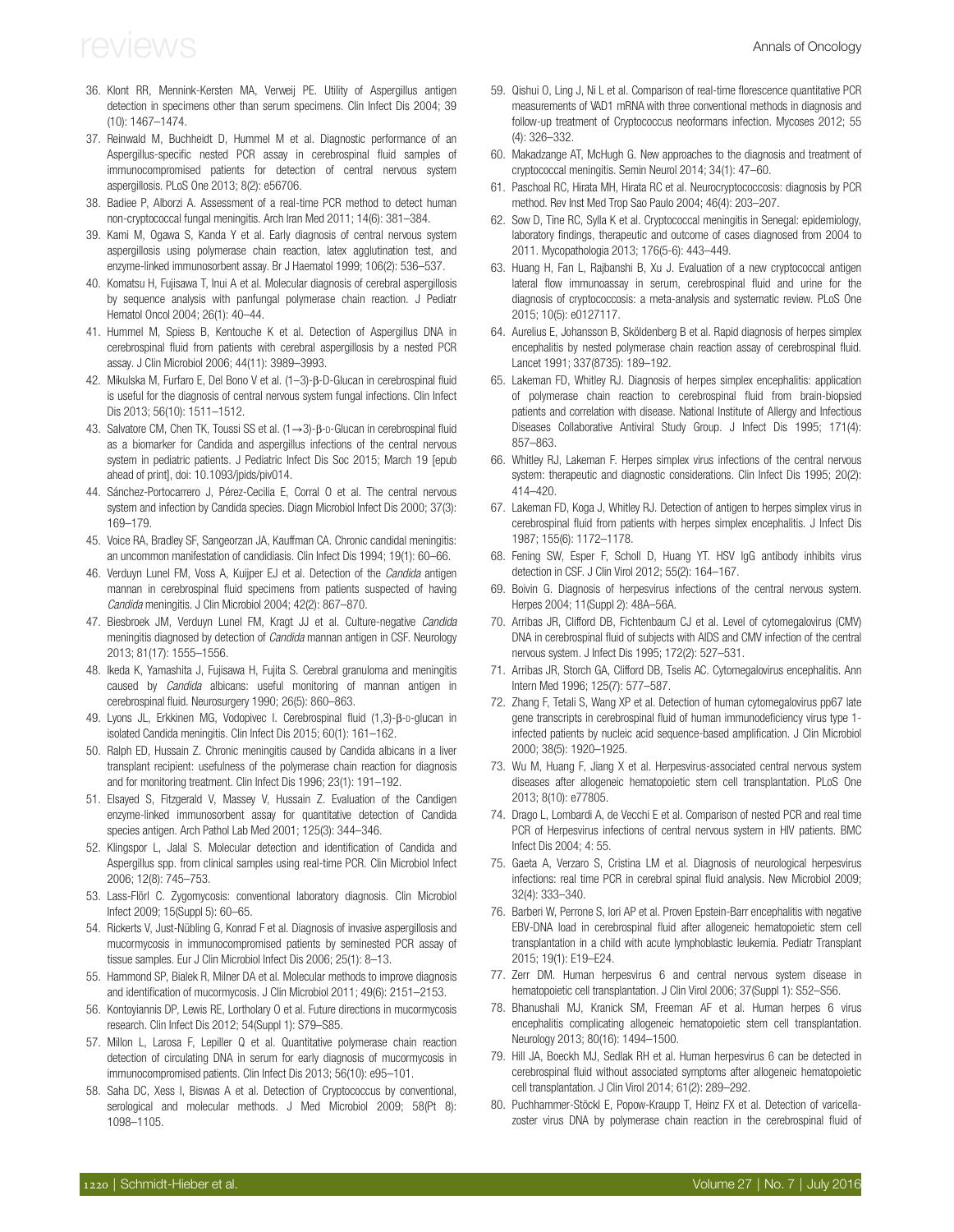<span id="page-14-0"></span>patients suffering from neurological complications associated with chicken pox or herpes zoster. J Clin Microbiol 1991; 29(7): 1513–1516.

- 81. Bergström T. Polymerase chain reaction for diagnosis of varicella zoster virus central nervous system infections without skin manifestations. Scand J Infect Dis Suppl 1996; 100: 41–45.
- 82. Corral I, Quereda C, Antela A et al. Neurological complications of varicella-zoster virus in human immunodeficiency virus-infected patients: changes in prevalence and diagnostic utility of polymerase chain reaction in cerebrospinal fluid. J Neurovirol 2003; 9(1): 129–135.
- 83. Nagel MA, Forghani B, Mahalingam R et al. The value of detecting anti-VZV IgG antibody in CSF to diagnose VZV vasculopathy. Neurology 2007; 68(13): 1069–1073.
- 84. Gilden D. Varicella zoster virus and central nervous system syndromes. Herpes 2004; 11(Suppl 2): 89A–94A.
- 85. Nagel MA, Cohrs RJ, Mahalingam R et al. The varicella zoster virus vasculopathies: clinical, CSF, imaging, and virologic features. Neurology 2008; 70(11): 853–860.
- 86. Berger JR, Aksamit AJ, Clifford DB et al. PML diagnostic criteria: consensus statement from the AAN Neuroinfectious Disease Section. Neurology 2013; 80 (15): 1430–1438.
- 87. McGuire D, Barhite S, Hollander H, Miles M. JC virus DNA in cerebrospinal fluid of human immunodeficiency virus-infected patients: predictive value for progressive multifocal leukoencephalopathy. Ann Neurol 1995; 37(3): 395–399.
- 88. Koralnik IJ, Boden D, Mai VX et al. JC virus DNA load in patients with and without progressive multifocal leukoencephalopathy. Neurology 1999; 52(2): 253–260.
- 89. de Luca A, Cingolani A, Linzalone A et al. Improved detection of JC virus DNA in cerebrospinal fluid for diagnosis of AIDS-related progressive multifocal leukoencephalopathy. J Clin Microbiol 1996; 34(5): 1343–1346.
- 90. Marzocchetti A, Di Giambenedetto S, Cingolani A et al. Reduced rate of diagnostic positive detection of JC virus DNA in cerebrospinal fluid in cases of suspected progressive multifocal leukoencephalopathy in the era of potent antiretroviral therapy. J Clin Microbiol 2005; 43(8): 4175–4177.
- 91. Bohr V, Rasmussen N, Hansen B et al. 875 cases of bacterial meningitis: diagnostic procedures and the impact of preadmission antibiotic therapy. Part III of a three-part series. J Infect 1983; 7(3): 193–202.
- 92. Brouwer MC, Tunkel AR, van de Beek D. Epidemiology, diagnosis, and antimicrobial treatment of acute bacterial meningitis. Clin Microbiol Rev 2010; 23 (3): 467–492.
- 93. Michael B, Menezes BF, Cunniffe J et al. Effect of delayed lumbar punctures on the diagnosis of acute bacterial meningitis in adults. Emerg Med J 2010; 27(6): 433–438.
- 94. Nigrovic LE, Malley R, Macias CG et al. Effect of antibiotic pretreatment on cerebrospinal fluid profiles of children with bacterial meningitis. Pediatrics 2008; 122(4): 726–730.
- 95. Shameem S, Vinod Kumar CS, Neelagund YF. Bacterial meningitis: rapid diagnosis and microbial profile: a multicentered study. J Commun Dis 2008; 40 (2): 111–120.
- 96. Thwaites GE, Chau TT, Stepniewska K et al. Diagnosis of adult tuberculous meningitis by use of clinical and laboratory features. Lancet 2002; 360(9342): 1287–1292.
- 97. Weisfelt M, van de Beek D, Spanjaard L et al. Attenuated cerebrospinal fluid leukocyte count and sepsis in adults with pneumococcal meningitis: a prospective cohort study. BMC Infect Dis 2006; 6: 149.
- 98. Huy NT, Thao NT, Diep DT et al. Cerebrospinal fluid lactate concentration to distinguish bacterial from aseptic meningitis: a systemic review and metaanalysis. Crit Care 2010; 14(6): R240.
- 99. Tzanakaki G, Tsopanomichalou M, Kesanopoulos K et al. Simultaneous singletube PCR assay for the detection of Neisseria meningitidis, Haemophilus influenzae type b and Streptococcus pneumoniae. Clin Microbiol Infect 2005; 11 (5): 386–390.
- 100. Bøving MK, Pedersen LN, Møller JK. Eight-plex PCR and liquid-array detection of bacterial and viral pathogens in cerebrospinal fluid from patients with suspected meningitis. J Clin Microbiol 2009; 47(4): 908–913.
- 101. Ceyhan M, Gürler N, Ozsurekci Y et al. Meningitis caused by Neisseria Meningitidis, Hemophilus Influenzae Type B and Streptococcus Pneumoniae

during 2005–2012 in Turkey. A multicenter prospective surveillance study. Hum Vaccin Immunother 2014; 10(9): 2706–2712.

- 102. Schroeder PC, Post MJ, Oschatz E et al. Analysis of the utility of diffusionweighted MRI and apparent diffusion coefficient values in distinguishing central nervous system toxoplasmosis from lymphoma. Neuroradiology 2006; 48(10): 715–720.
- 103. Shankar SK, Mahadevan A, Kovoor JM. Neuropathology of viral infections of the central nervous system. Neuroimaging Clin N Am 2008; 18(1): 19–39.
- 104. Weenink JJ, Weenink AG, Geerlings SE et al. Severe cerebral toxoplasma infection cannot be excluded by a normal CT scan. Neth J Med 2009; 67(4): 150–152.
- 105. Shyam babu C, Satishchandra P, Mahadevan A et al. Usefulness of stereotactic biopsy and neuroimaging in management of HIV-1 Clade C associated focal brain lesions with special focus on cerebral toxoplasmosis. Clin Neurol Neurosurg 2013; 115(7): 995–1002.
- 106. Tseng J, Su Y, Lee M et al. Clinical usefulness of FDG PET/CT in the detection of unusual central nervous system infections. J Neurol Sci 2014; 345(1-2): 244–247.
- 107. Miner JR, Heegaard W, Mapes A, Biros M. Presentation, time to antibiotics, and mortality of patients with bacterial meningitis at an urban county medical center. J Emerg Med 2001; 21(4): 387–392.
- 108. Chamilos G, Lewis RE, Kontoyiannis DP. Delaying amphotericin B-based frontline therapy significantly increases mortality among patients with hematologic malignancy who have zygomycosis. Clin Infect Dis 2008; 47(4): 503–509.
- 109. Schmidt-Hieber M, Zweigner J, Uharek L et al. Central nervous system infections in immunocompromised patients: update on diagnostics and therapy. Leuk Lymphoma 2009; 50(1): 24–36.
- 110. Katlama C, de Wit S, O'Doherty E et al. Pyrimethamine-clindamycin vs. pyrimethamine-sulfadiazine as acute and long-term therapy for toxoplasmic encephalitis in patients with AIDS. Clin Infect Dis 1996; 22(2): 268–275.
- 111. Dannemann B, McCutchan JA, Israelski D et al. Treatment of toxoplasmic encephalitis in patients with AIDS. A randomized trial comparing pyrimethamine plus clindamycin to pyrimethamine plus sulfadiazine. The California Collaborative Treatment Group. Ann Intern Med 1992; 116(1): 33–43.
- 112. Foppa CU, Bini T, Gregis G et al. A retrospective study of primary and maintenance therapy of toxoplasmic encephalitis with oral clindamycin and pyrimethamine. Eur J Clin Microbiol Infect Dis 1991; 10(3): 187–189.
- 113. Katlama C. Evaluation of the efficacy and safety of clindamycin plus pyrimethamine for induction and maintenance therapy of toxoplasmic encephalitis in AIDS. Eur J Clin Microbiol Infect Dis 1991; 10(3): 189–191.
- 114. Torre D, Casari S, Speranza F et al. Randomized trial of trimethoprimsulfamethoxazole versus pyrimethamine-sulfadiazine for therapy of toxoplasmic encephalitis in patients with AIDS. Italian Collaborative Study Group. Antimicrob Agents Chemother 1998; 42(6): 1346–1349.
- 115. Katlama C, Mouthon B, Gourdon D et al. Atovaquone as long-term suppressive therapy for toxoplasmic encephalitis in patients with AIDS and multiple drug intolerance. Atovaquone Expanded Access Group. AIDS 1996; 10(10): 1107–1112.
- 116. Chirgwin K, Hafner R, Leport C et al. Randomized phase II trial of atovaquone with pyrimethamine or sulfadiazine for treatment of toxoplasmic encephalitis in patients with acquired immunodeficiency syndrome: ACTG 237/ANRS 039 Study. AIDS Clinical Trials Group 237/Agence Nationale de Recherche sur le SIDA, Essai 039. Clin Infect Dis 2002; 34(9): 1243–1250.
- 117. Schwartz S, Ruhnke M, Ribaud P et al. Improved outcome in central nervous system aspergillosis, using voriconazole treatment. Blood 2005; 106(8): 2641–2645.
- 118. Schwartz S, Reisman A, Troke PF. The efficacy of voriconazole in the treatment of 192 fungal central nervous system infections: a retrospective analysis. Infection 2011; 39(3): 201–210.
- 119. Coleman JM, Hogg GG, Rosenfeld JV, Waters KD. Invasive central nervous system aspergillosis: cure with liposomal amphotericin B, itraconazole, and radical surgery case report and review of the literature. Neurosurgery 1995; 36(4): 858–863.
- 120. Carlini A, Angelini D, Burrows L et al. Cerebral aspergillosis: long term efficacy and safety of liposomal amphotericin B in kidney transplant. Nephrol Dial Transplant 1998; 13(10): 2659–2661.
- 121. Ng A, Gadong N, Kelsey A et al. Successful treatment of aspergillus brain abscess in a child with acute lymphoblastic leukemia. Pediatr Hematol Oncol 2000; 17(6): 497–504.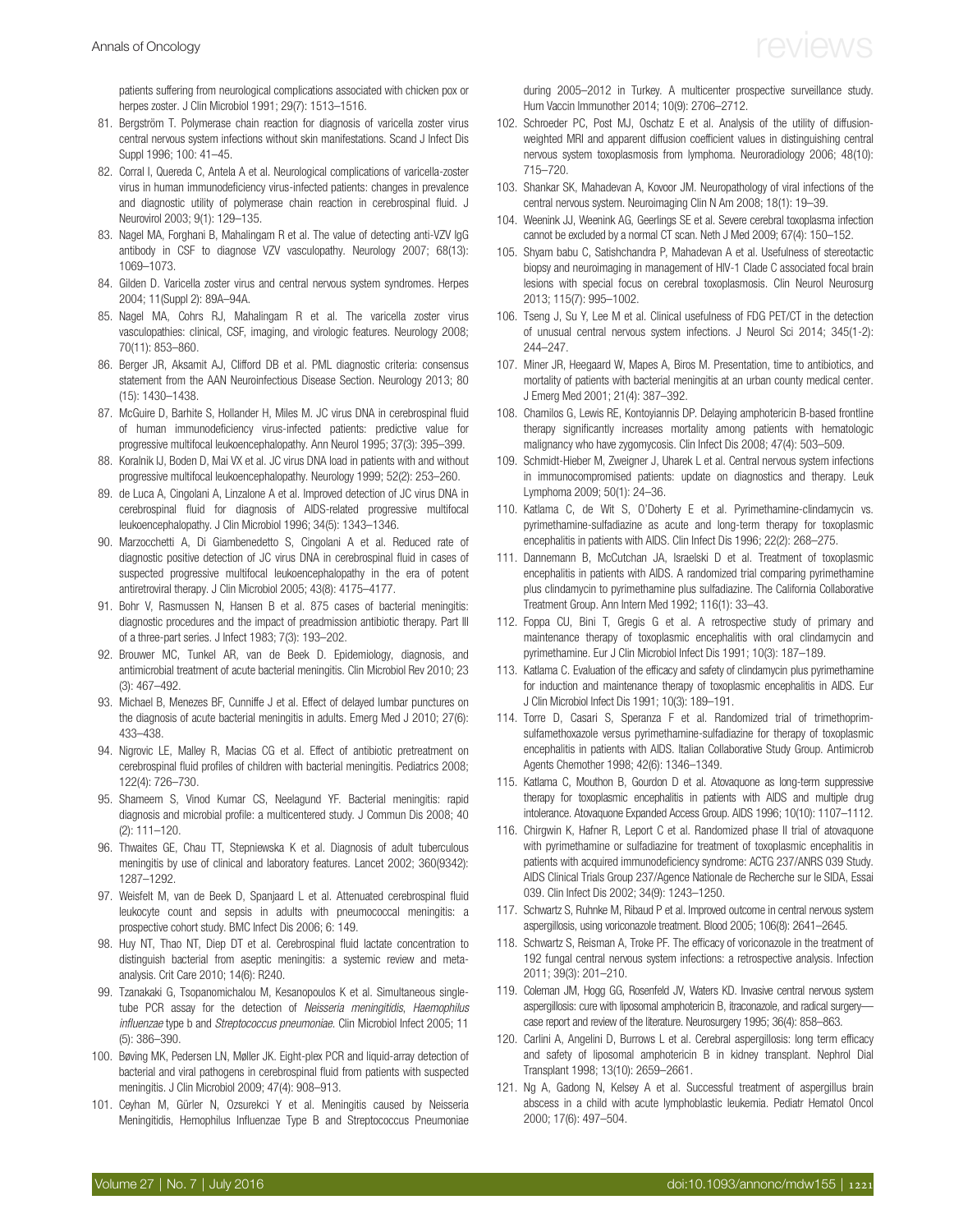- <span id="page-15-0"></span>122. Roy V, Ali LI, Carter TH, Selby GB. Successful non-surgical treatment of disseminated polymicrobial fungal infection in a patient with pancytopenia and graft-versus-host disease. J Infect 2000; 41(3): 273–275.
- 123. Kaffarnik M, Utzolino S, Blaich A, Hopt UT. Successful multimodal therapy of invasive pulmonary and central nervous system aspergillosis in a neutropenic surgical patient: case report and review of the literature. Mycoses 2008; 51(1): 74–78.
- 124. Mahlknecht U, von Lintig F, Mertelsmann R et al. Successful treatment of disseminated central nervous aspergillosis in a patient with acute myeloblastic leukemia. Leuk Lymphoma 1997; 27(1-2): 191–194.
- 125. van der Linden JW, Jansen RR, Bresters D et al. Azole-resistant central nervous system aspergillosis. Clin Infect Dis 2009; 48(8): 1111–1113.
- 126. Verweij PE, Ananda-Rajah M, Andes D et al. International expert opinion on the management of infection caused by azole-resistant Aspergillus fumigatus. Drug Resist Updat 2015; 21-22: 30–40.
- 127. Sánchez C, Mauri E, Dalmau D et al. Treatment of cerebral Aspergillosis with itraconazole: do high doses improve the prognosis? Clin Infect Dis 1995; 21(6): 1485–1487.
- 128. Verweij PE, Donnelly JP, Meis JF. High-dose itraconazole for the treatment of cerebral aspergillosis. Clin Infect Dis 1996; 23(5): 1196–1197.
- 129. Palanisamy A, Chao SD, Fouts M, Kerr D. Central nervous system aspergillosis in an immunocompetent patient: cure in a hospice setting with very high-dose itraconazole. Am J Hosp Palliat Care 2005; 22(2): 139–144.
- 130. Imai J, Singh G, Fernandez B et al. Efficacy of Abelcet and caspofungin, alone or in combination, against CNS aspergillosis in a murine model. J Antimicrob Chemother 2005; 56(1): 166–171.
- 131. Okugawa S, Ota Y, Tatsuno K et al. A case of invasive central nervous system aspergillosis treated with micafungin with monitoring of micafungin concentrations in the cerebrospinal fluid. Scand J Infect Dis 2007; 39(4): 344–346.
- 132. Pitisuttithum P, Negroni R, Graybill JR et al. Activity of posaconazole in the treatment of central nervous system fungal infections. J Antimicrob Chemother 2005; 56(4): 745–755.
- 133. Ellenbogen JR, Waqar M, Denning DW et al. Posaconazole responsive cerebral aspergillosis in an immunocompetent adult. J Clin Neurosci 2014; 21(10): 1825–1827.
- 134. Schwartz S, Ruhnke M, Ribaud P et al. Poor efficacy of amphotericin B-based therapy in CNS aspergillosis. Mycoses 2007; 50(3): 196–200.
- 135. Herbrecht R, Denning DW, Patterson TF et al. Voriconazole versus amphotericin B for primary therapy of invasive aspergillosis. N Engl J Med 2002; 347(6): 408–415.
- 136. Middelhof CA, Loudon WG, Muhonen MD et al. Improved survival in central nervous system aspergillosis: a series of immunocompromised children with leukemia undergoing stereotactic resection of aspergillomas. Report of four cases. J Neurosurg 2005; 103(4 Suppl): 374–378.
- 137. Wasay M, Patel J, Azam I et al. Preoperative antifungal therapy may improve survival in patients with Aspergillus brain abscess. Clin Neurol Neurosurg 2009; 111(7): 565–567.
- 138. Mohindra S, Mukherjee KK, Chhabra R et al. Invasive intracranial aspergillosis: the management dilemmas. Surg Neurol 2008; 69(5): 496–505.
- 139. Srinivasan US. Intracranial aspergilloma in immunocompetent patients successfully treated with radical surgical intervention and antifungal therapy: case series. Ann Acad Med Singap 2008; 37(9): 783–787.
- 140. Scarcella A, Pasquariello MB, Giugliano B et al. Liposomal amphotericin B treatment for neonatal fungal infections. Pediatr Infect Dis J 1998; 17(2): 146–148.
- 141. O'Brien D, Stevens NT, Lim CH et al. Candida infection of the central nervous system following neurosurgery: a 12-year review. Acta Neurochir (Wien) 2011; 153(6): 1347–1350.
- 142. Jarløv JO, Born P, Bruun B. Candida albicans meningitis in a 27 weeks premature infant treated with liposomal amphotericin-B (AmBisome). Scand J Infect Dis 1995; 27(4): 419–420.
- 143. Ng TT, Denning DW. Liposomal amphotericin B (AmBisome) therapy in invasive fungal infections. Evaluation of United Kingdom compassionate use data. Arch Intern Med 1995; 155(10): 1093–1098.
- 144. Ito JI, Hooshmand-Rad R. Treatment of Candida infections with amphotericin B lipid complex. Clin Infect Dis 2005; 40(Suppl 6): S384–S391.
- 145. Hong X, Chou Y, Lazareff JA. Brain stem candidiasis mimicking cerebellopontine angle tumor. Surg Neurol 2008; 70(1): 87–91.
- 146. Kullberg BJ, Sobel JD, Ruhnke M et al. Voriconazole versus a regimen of amphotericin B followed by fluconazole for candidaemia in non-neutropenic patients: a randomised non-inferiority trial. Lancet 2005; 366(9495): 1435–1442.
- 147. Casado JL, Quereda C, Oliva J et al. Candidal meningitis in HIV-infected patients: analysis of 14 cases. Clin Infect Dis 1997; 25(3): 673–676.
- 148. Aleixo MJ, Caldeira L, Ferreira ML. Candida albicans meningitis: clinical case. J Infect 2000; 40(2): 191–192.
- 149. Chen T, Chen H, Fung C et al. Clinical characteristics, treatment and prognostic factors of candidal meningitis in a teaching hospital in Taiwan. Scand J Infect Dis 2004; 36(2): 124–130.
- 150. Mattiuzzi G, Giles FJ. Management of intracranial fungal infections in patients with haematological malignancies. Br J Haematol 2005; 131(3): 287–300.
- 151. Hope WW, Mickiene D, Petraitis V et al. The pharmacokinetics and pharmacodynamics of micafungin in experimental hematogenous Candida meningoencephalitis: implications for echinocandin therapy in neonates. J Infect Dis 2008; 197(1): 163–171.
- 152. Liu K, Wu C, Chou C et al. Refractory candidal meningitis in an immunocompromised patient cured by caspofungin. J Clin Microbiol 2004; 42 (12): 5950–5953.
- 153. Flattery AM, Hickey E, Gill CJ et al. Efficacy of caspofungin in a juvenile mouse model of central nervous system candidiasis. Antimicrob Agents Chemother 2011; 55(7): 3491–3497.
- 154. Lanternier F, Dannaoui E, Morizot G et al. A global analysis of mucormycosis in France: the RetroZygo Study (2005–2007). Clin Infect Dis 2012; 54(Suppl 1): S35–S43.
- 155. Pagano L, Valentini CG, Posteraro B et al. Zygomycosis in Italy: a survey of FIMUA-ECMM (Federazione Italiana di Micopatologia Umana ed Animale and European Confederation of Medical Mycology). J Chemother 2009; 21(3): 322–329.
- 156. Rüping MJ, Heinz WJ, Kindo AJ et al. Forty-one recent cases of invasive zygomycosis from a global clinical registry. J Antimicrob Chemother 2010; 65(2): 296–302.
- 157. Walsh TJ, Hiemenz JW, Seibel NL et al. Amphotericin B lipid complex for invasive fungal infections: analysis of safety and efficacy in 556 cases. Clin Infect Dis 1998; 26(6): 1383–1396.
- 158. Kontoyiannis DP, Lewis RE. How I treat mucormycosis. Blood 2011; 118(5): 1216–1224.
- 159. Reed C, Bryant R, Ibrahim AS et al. Combination polyene-caspofungin treatment of rhino-orbital-cerebral mucormycosis. Clin Infect Dis 2008; 47(3): 364–371.
- 160. Kazak E, Aslan E, Akalın H et al. A mucormycosis case treated with a combination of caspofungin and amphotericin B. J Mycol Med 2013; 23(3): 179–184.
- 161. Spellberg B, Ibrahim A, Roilides E et al. Combination therapy for mucormycosis: why, what, and how? Clin Infect Dis 2012; 54(Suppl 1): S73–S78.
- 162. Abidi MZ, Sohail MR, Cummins N et al. Stability in the cumulative incidence, severity and mortality of 101 cases of invasive mucormycosis in high-risk patients from 1995 to 2011: a comparison of eras immediately before and after the availability of voriconazole and echinocandin-amphotericin combination therapies. Mycoses 2014; 57(11): 687–698.
- 163. Campbell A, Cooper C, Davis S. Disseminated mucormycosis in a paediatric patient: lichthemia corymbifera successfully treated with combination antifungal therapy. Med Mycol Case Rep 2014; 6: 18–21.
- 164. Pagano L, Cornely OA, Busca A et al. Combined antifungal approach for the treatment of invasive mucormycosis in patients with hematologic diseases: a report from the SEIFEM and FUNGISCOPE registries. Haematologica 2013; 98 (10): e127–e130.
- 165. Rickerts V, Atta J, Herrmann S et al. Successful treatment of disseminated mucormycosis with a combination of liposomal amphotericin B and posaconazole in a patient with acute myeloid leukaemia. Mycoses 2006; 49(Suppl 1): 27–30.
- 166. Rodríguez MM, Serena C, Mariné M et al. Posaconazole combined with amphotericin B, an effective therapy for a murine disseminated infection caused by Rhizopus oryzae. Antimicrob Agents Chemother 2008; 52(10): 3786–3788.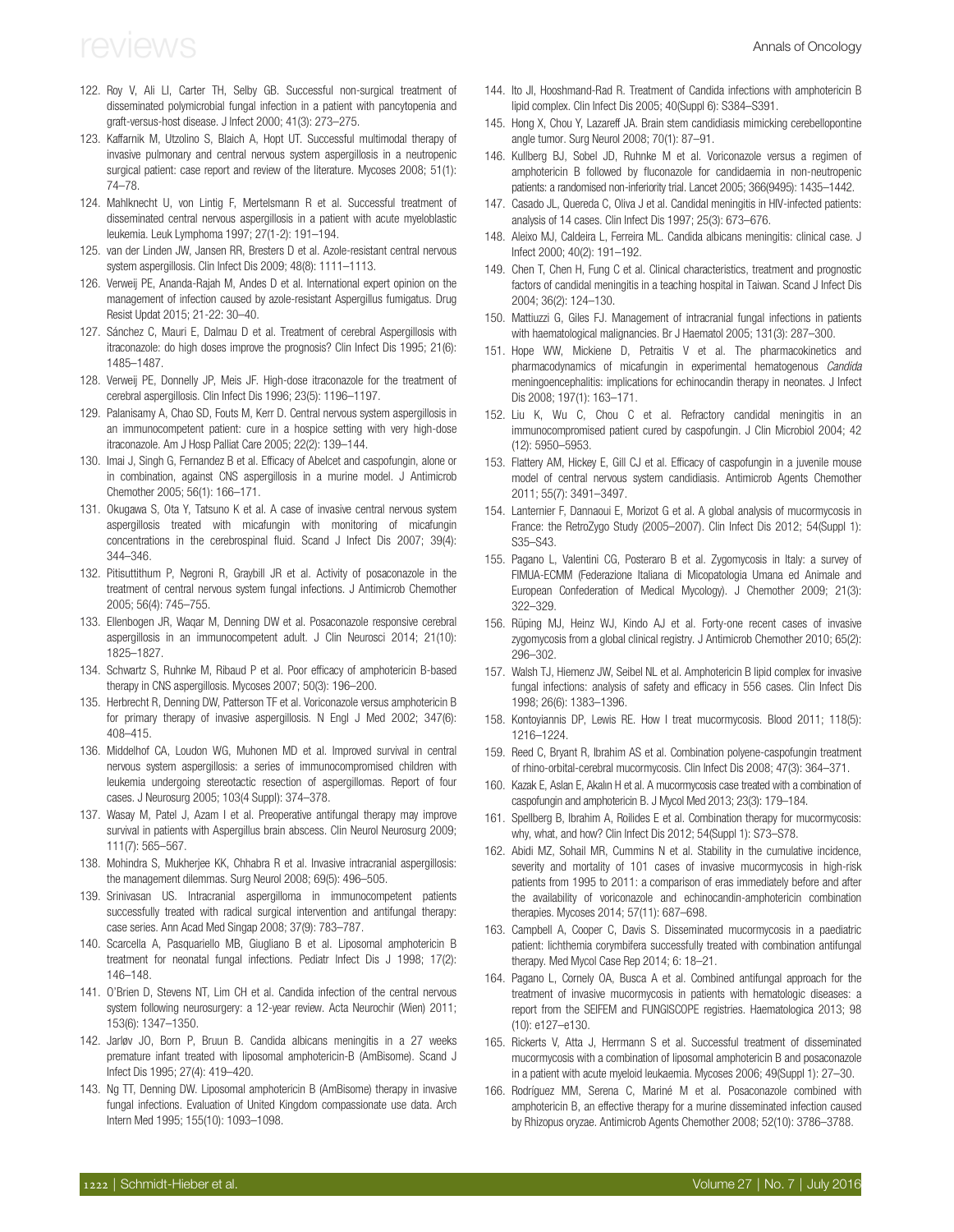- <span id="page-16-0"></span>167. Greenberg RN, Mullane K, van Burik JA et al. Posaconazole as salvage therapy for zygomycosis. Antimicrob Agents Chemother 2006; 50(1): 126–133.
- 168. van Burik JA, Hare RS, Solomon HF et al. Posaconazole is effective as salvage therapy in zygomycosis: a retrospective summary of 91 cases. Clin Infect Dis 2006; 42(7): e61–e65.
- 169. Ervens J, Ghannoum M, Graf B, Schwartz S. Successful isavuconazole salvage therapy in a patient with invasive mucormycosis. Infection 2014; 42(2): 429–432.
- 170. Peixoto D, Gagne LS, Hammond SP et al. Isavuconazole treatment of a patient with disseminated mucormycosis. J Clin Microbiol 2014; 52(3): 1016–1019.
- 171. Brouwer AE, Rajanuwong A, Chierakul W et al. Combination antifungal therapies for HIV-associated cryptococcal meningitis: a randomised trial. Lancet 2004; 363(9423): 1764–1767.
- 172. Perfect JR, Dismukes WE, Dromer F et al. Clinical Practice Guidelines for the Management of Cryptococcal Disease: 2010 update by the Infectious Diseases Society of America. Clin Infect Dis 2010; 50(3): 291–322.
- 173. Day JN, Chau TT, Wolbers M et al. Combination antifungal therapy for cryptococcal meningitis. N Engl J Med 2013; 368(14): 1291–1302.
- 174. Bicanic T. Wood R. Meinties G et al. High-dose amphotericin B with flucytosine for the treatment of cryptococcal meningitis in HIV-infected patients: a randomized trial. Clin Infect Dis 2008; 47(1): 123–130.
- 175. Loyse A, Wilson D, Meintjes G et al. Comparison of the early fungicidal activity of high-dose fluconazole, voriconazole, and flucytosine as second-line drugs given in combination with amphotericin B for the treatment of HIV-associated cryptococcal meningitis. Clin Infect Dis 2012; 54(1): 121–128.
- 176. Coker RJ, Viviani M, Gazzard BG et al. Treatment of cryptococcosis with liposomal amphotericin B (AmBisome) in 23 patients with AIDS. AIDS 1993; 7(6): 829–835.
- 177. Hamill RJ, Sobel JD, El-Sadr W et al. Comparison of 2 doses of liposomal amphotericin B and conventional amphotericin B deoxycholate for treatment of AIDS-associated acute cryptococcal meningitis: a randomized, double-blind clinical trial of efficacy and safety. Clin Infect Dis 2010; 51(2): 225–232.
- 178. Jadhav MP, Bamba A, Shinde VM et al. Liposomal amphotericin B (Fungisome) for the treatment of cryptococcal meningitis in HIV/AIDS patients in India: a multicentric, randomized controlled trial. J Postgrad Med 2010; 56(2): 71–75.
- 179. Pappas PG, Chetchotisakd P, Larsen RA et al. A phase II randomized trial of amphotericin B alone or combined with fluconazole in the treatment of HIVassociated cryptococcal meningitis. Clin Infect Dis 2009; 48(12): 1775–1783.
- 180. Bandettini R, Castagnola E, Calvillo M et al. Voriconazole for cryptococcal meningitis in children with leukemia or receiving allogeneic hemopoietic stem cell transplant. J Chemother 2009; 21(1): 108–109.
- 181. Sharkey PK, Graybill JR, Johnson ES et al. Amphotericin B lipid complex compared with amphotericin B in the treatment of cryptococcal meningitis in patients with AIDS. Clin Infect Dis 1996; 22(2): 315–321.
- 182. Nussbaum JC, Jackson A, Namarika D et al. Combination flucytosine and highdose fluconazole compared with fluconazole monotherapy for the treatment of cryptococcal meningitis: a randomized trial in Malawi. Clin Infect Dis 2010; 50 (3): 338–344.
- 183. Perfect JR, Marr KA, Walsh TJ et al. Voriconazole treatment for less-common, emerging, or refractory fungal infections. Clin Infect Dis 2003; 36(9): 1122–1131.
- 184. Pfaller MA, Messer SA, Woosley LN et al. Echinocandin and triazole antifungal susceptibility profiles for clinical opportunistic yeast and mold isolates collected from 2010 to 2011: application of new CLSI clinical breakpoints and epidemiological cutoff values for characterization of geographic and temporal trends of antifungal resistance. J Clin Microbiol 2013; 51(8): 2571–2581.
- 185. Sköldenberg B, Forsgren M, Alestig K et al. Acyclovir versus vidarabine in herpes simplex encephalitis. Randomised multicentre study in consecutive Swedish patients. Lancet 1984; 2(8405): 707–711.
- 186. Whitley RJ, Alford CA, Hirsch MS et al. Vidarabine versus acyclovir therapy in herpes simplex encephalitis. N Engl J Med 1986: 314(3): 144-149.
- 187. Sili U, Kaya A, Mert A. Herpes simplex virus encephalitis: clinical manifestations, diagnosis and outcome in 106 adult patients. J Clin Virol 2014; 60(2): 112–118.
- 188. Tunkel AR, Glaser CA, Bloch KC et al. The management of encephalitis: clinical practice guidelines by the Infectious Diseases Society of America. Clin Infect Dis 2008; 47(3): 303–327.

- 189. Skelly MJ, Burger AA, Adekola O. Herpes simplex virus-1 encephalitis: a review of current disease management with three case reports. Antivir Chem Chemother 2013; 23(1): 13–18.
- 190. Schulte EC, Sauerbrei A, Hoffmann D et al. Acyclovir resistance in herpes simplex encephalitis. Ann Neurol 2010; 67(6): 830–833.
- 191. Chan PK, Chow PC, Peiris JS et al. Use of oral valaciclovir in a 12-year-old boy with herpes simplex encephalitis. Hong Kong Med J 2000; 6(1): 119–121.
- 192. Pouplin T, Pouplin JN, van Toi P et al. Valacyclovir for herpes simplex encephalitis. Antimicrob Agents Chemother 2011; 55(7): 3624–3626.
- 193. Miller S, Mateen FJ, Aksamit AJ. Herpes simplex virus 2 meningitis: a retrospective cohort study. J Neurovirol 2013; 19(2): 166–171.
- 194. Posey SK, Cleary JD, Evans P. Herpes simplex virus encephalitis pharmacotherapy: alternative treatment options. Ann Pharmacother 2013; 47(7-8): 1103–1104.
- 195. Reddy SM, Winston DJ, Territo MC, Schiller GJ. CMV central nervous system disease in stem-cell transplant recipients: an increasing complication of drugresistant CMV infection and protracted immunodeficiency. Bone Marrow Transplant 2010; 45(6): 979–984.
- 196. Mylonakis E, Kallas WM, Fishman JA. Combination antiviral therapy for ganciclovir-resistant cytomegalovirus infection in solid-organ transplant recipients. Clin Infect Dis 2002; 34(10): 1337–1341.
- 197. Drew WL. Is combination antiviral therapy for CMV superior to monotherapy? J Clin Virol 2006; 35(4): 485–488.
- 198. Blick G, Garton T, Hopkins U, LaGravinese L. Successful use of cidofovir in treating AIDS-related cytomegalovirus retinitis, encephalitis, and esophagitis. J Acquir Immune Defic Syndr Hum Retrovirol 1997; 15(1): 84–85.
- 199. Sadler M, Morris-Jones S, Nelson M, Gazzard BG. Successful treatment of cytomegalovirus encephalitis in an AIDS patient using cidofovir. AIDS 1997; 11 (10): 1293–1294.
- 200. Battiwalla M, Paplham P, Almyroudis NG et al. Leflunomide failure to control recurrent cytomegalovirus infection in the setting of renal failure after allogeneic stem cell transplantation. Transpl Infect Dis 2007; 9(1): 28–32.
- 201. Hubacek P, Keslova P, Formankova R et al. Cytomegalovirus encephalitis/retinitis in allogeneic haematopoietic stem cell transplant recipient treated successfully with combination of cidofovir and foscarnet. Pediatr Transplant 2009; 13(7): 919–922.
- 202. Khalil M, Enzinger C, Wallner-Blazek M et al. Epstein-Barr virus encephalitis presenting with a tumor-like lesion in an immunosuppressed transplant recipient. J Neurovirol 2008; 14(6): 574–578.
- 203. Dellemijn PL, Brandenburg A, Niesters HG et al. Successful treatment with ganciclovir of presumed Epstein-Barr meningo-encephalitis following bone marrow transplant. Bone Marrow Transplant 1995; 16(2): 311–312.
- 204. Bossolasco S, Falk KI, Ponzoni M et al. Ganciclovir is associated with low or undetectable Epstein-Barr virus DNA load in cerebrospinal fluid of patients with HIV-related primary central nervous system lymphoma. Clin Infect Dis 2006; 42 (4): e21–e25.
- 205. Katramados AM, Sripathi N, Brar I, Mitsias PD. Intravenous ganciclovir consistently induces remission of persistent Epstein-Barr encephalitis in an HIV-1-infected patient. AIDS 2007; 21(6): 778–780.
- 206. Trevillyan JM, Mahony AA, McLean C, Hoy JF. Successful treatment of Epstein-Barr virus encephalitis in the setting of HIV-associated neurocognitive disorder: a diagnostic and therapeutic challenge. Antivir Ther (Lond) 2013; 18(2): 257–261.
- 207. Raman L, Nelson M. Cerebral vasculitis and encephalitis due to Epstein-Barr virus in a patient with newly diagnosed HIV infection. J Clin Virol 2014; 59(4): 264–267.
- 208. Fujimoto H, Asaoka K, Imaizumi T et al. Epstein-Barr virus infections of the central nervous system. Intern Med 2003; 42(1): 33–40.
- 209. Hayton E, Wakerley B, Bowler IC et al. Successful outcome of Epstein-Barr virus encephalitis managed with bilateral craniectomy, corticosteroids and aciclovir. Pract Neurol 2012; 12(4): 234–237.
- 210. Ogata M, Satou T, Kadota J et al. Human herpesvirus 6 (HHV-6) reactivation and HHV-6 encephalitis after allogeneic hematopoietic cell transplantation: a multicenter, prospective study. Clin Infect Dis 2013; 57(5): 671–681.
- 211. Singh N, Paterson DL. Encephalitis caused by human herpesvirus-6 in transplant recipients: relevance of a novel neurotropic virus. Transplantation 2000; 69(12): 2474–2479.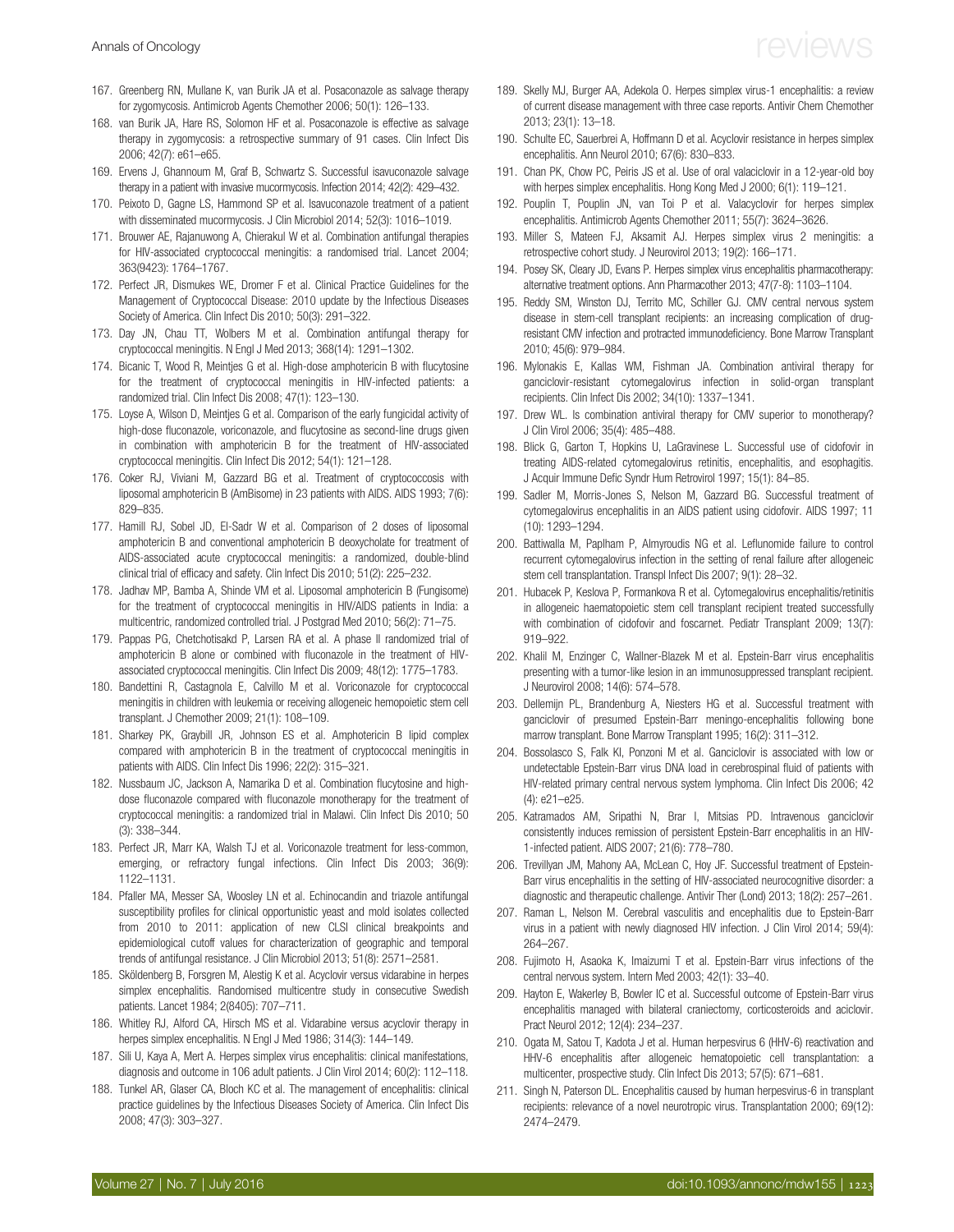- <span id="page-17-0"></span>212. Dewhurst S. Human herpesvirus type 6 and human herpesvirus type 7 infections of the central nervous system. Herpes 2004; 11(Suppl 2): 105A–111A.
- 213. Seeley WW, Marty FM, Holmes TM et al. Post-transplant acute limbic encephalitis: clinical features and relationship to HHV6. Neurology 2007; 69(2): 156–165.
- 214. Zerr DM, Gupta D, Huang M et al. Effect of antivirals on human herpesvirus 6 replication in hematopoietic stem cell transplant recipients. Clin Infect Dis 2002; 34(3): 309–317.
- 215. Pöhlmann C, Schetelig J, Reuner U et al. Cidofovir and foscarnet for treatment of human herpesvirus 6 encephalitis in a neutropenic stem cell transplant recipient. Clin Infect Dis 2007; 44(12): e118–e120.
- 216. Hackanson B, Zeiser R, Bley TA et al. Fatal varicella zoster virus encephalitis in two patients following allogeneic hematopoietic stem cell transplantation. Clin Transplant 2005; 19(4): 566–570.
- 217. Suzuki J, Ashizawa M, Okuda S et al. Varicella zoster virus meningoencephalitis after allogeneic hematopoietic stem cell transplantation. Transpl Infect Dis 2012; 14(4): E7–E12.
- 218. Rottenstreich A, Oz ZK, Oren I. Association between viral load of varicella zoster virus in cerebrospinal fluid and the clinical course of central nervous system infection. Diagn Microbiol Infect Dis 2014; 79(2): 174–177.
- 219. Tauro S, Toh V, Osman H, Mahendra P. Varicella zoster meningoencephalitis following treatment for dermatomal zoster in an alloBMT patient. Bone Marrow Transplant 2000; 26(7): 795–796.
- 220. Poscher ME. Successful treatment of varicella zoster virus meningoencephalitis in patients with AIDS: report of four cases and review. AIDS 1994; 8(8): 1115–1117.
- 221. de Luca A, Ammassari A, Pezzotti P et al. Cidofovir in addition to antiretroviral treatment is not effective for AIDS-associated progressive multifocal leukoencephalopathy: a multicohort analysis. AIDS 2008; 22(14): 1759–1767.
- 222. Lu C, Huang C, Chang W et al. Community-acquired bacterial meningitis in adults: the epidemiology, timing of appropriate antimicrobial therapy, and prognostic factors. Clin Neurol Neurosurg 2002; 104(4): 352–358.
- 223. Lepur D, Barsić B. Community-acquired bacterial meningitis in adults: antibiotic timing in disease course and outcome. Infection 2007; 35(4): 225–231.
- 224. van de Beek D, Brouwer MC, Thwaites GE, Tunkel AR. Advances in treatment of bacterial meningitis. Lancet 2012; 380(9854): 1693–1702.
- 225. Brouwer MC, McIntyre P, Prasad K, van de Beek D. Corticosteroids for acute bacterial meningitis. Cochrane Database Syst Rev 2013; 6: CD004405.
- 226. Schmutzhard E, Williams KJ, Vukmirovits G et al. A randomised comparison of meropenem with cefotaxime or ceftriaxone for the treatment of bacterial meningitis in adults. Meropenem Meningitis Study Group. J Antimicrob Chemother 1995; 36(Suppl A): 85–97.
- 227. Rhomberg PR, Jones RN. Summary trends for the Meropenem Yearly Susceptibility Test Information Collection Program: a 10-year experience in the United States (1999–2008). Diagn Microbiol Infect Dis 2009; 65(4): 414–426.
- 228. Wang J, Wu U, Lauderdale TY et al. Carbapenem-nonsusceptible Enterobacteriaceae in Taiwan. PLoS One 2015; 10(3): e0121668.
- 229. Park WB, Kim N, Kim K et al. The effect of therapeutic drug monitoring on safety and efficacy of voriconazole in invasive fungal infections: a randomized controlled trial. Clin Infect Dis 2012; 55(8): 1080–1087.
- 230. Mousset S, Buchheidt D, Heinz W et al. Treatment of invasive fungal infections in cancer patients-updated recommendations of the Infectious Diseases Working Party (AGIHO) of the German Society of Hematology and Oncology (DGHO). Ann Hematol 2014; 93(1): 13–32.
- 231. Cojutti P, Candoni A, Forghieri F et al. Variability of voriconazole trough levels in haematological patients: influence of co-medications with CYP inhibitors and/or with CYP inhibitors plus CYP inducers. Basic Clin Pharmacol Toxicol 2015 Nov 17 [epub ahead of print], doi: 10.1111/bcpt.12530.
- 232. Karthaus M, Lehrnbecher T, Lipp H et al. Therapeutic drug monitoring in the treatment of invasive aspergillosis with voriconazole in cancer patients—an evidence-based approach. Ann Hematol 2015; 94(4): 547–556.
- 233. Walker M, Kublin JG, Zunt JR. Parasitic central nervous system infections in immunocompromised hosts: malaria, microsporidiosis, leishmaniasis, and African trypanosomiasis. Clin Infect Dis 2006; 42(1): 115–125.
- 234. Roemer E, Blau IW, Basara N et al. Toxoplasmosis, a severe complication in allogeneic hematopoietic stem cell transplantation: successful treatment strategies during a 5-year single-center experience. Clin Infect Dis 2001; 32 (1): E1–E8.
- 235. Mueller-Mang C, Mang TG, Kalhs P, Thurnher MM. Imaging characteristics of toxoplasmosis encephalitis after bone marrow transplantation: report of two cases and review of the literature. Neuroradiology 2006; 48(2): 84–89.
- 236. Leport C, Bastuji-Garin S, Perronne C et al. An open study of the pyrimethamineclindamycin combination in AIDS patients with brain toxoplasmosis. J Infect Dis 1989; 160(3): 557–558.
- 237. Schwartz S, Ruhnke M. Aspergillus sinusitis and cerebral aspergillosis. In Latgé JP, Steinbac WP (eds). Aspergillus Fumigatus and Aspergillosis. Washington, DC: ASM Press; 2008: 301–317.
- 238. Charlot M, Pialat J, Obadia N et al. Diffusion-weighted imaging in brain aspergillosis. Eur J Neurol 2007; 14(8): 912–916.
- 239. Gabelmann A, Klein S, Kern W et al. Relevant imaging findings of cerebral aspergillosis on MRI: a retrospective case-based study in immunocompromised patients. Eur J Neurol 2007; 14(5): 548–555.
- 240. Henry ME, Bolo NR, Zuo CS et al. Quantification of brain voriconazole levels in healthy adults using fluorine magnetic resonance spectroscopy. Antimicrob Agents Chemother 2013; 57(11): 5271–5276.
- 241. Clemons KV, Parmar R, Martinez M, Stevens DA. Efficacy of Abelcet alone, or in combination therapy, against experimental central nervous system aspergillosis. J Antimicrob Chemother 2006; 58(2): 466–469.
- 242. Schwartz S, Thiel E. Cerebral aspergillosis: tissue penetration is the key. Med Mycol 2009; 47(Suppl 1): S387–S393.
- 243. Green M, Wald ER, Tzakis A et al. Aspergillosis of the CNS in a pediatric liver transplant recipient: case report and review. Rev Infect Dis 1991; 13(4): 653–657.
- 244. Buxhofer V, Ruckser R, Kier P et al. Successful treatment of invasive mould infection affecting lung and brain in an adult suffering from acute leukaemia. Eur J Haematol 2001; 67(2): 128–132.
- 245. Hoenigl M, Krause R. Antifungal therapy of aspergillosis of the central nervous system and aspergillus endophthalmitis. Curr Pharm Des 2013; 19(20): 3648–3668.
- 246. Walsh TJ, Anaissie EJ, Denning DW et al. Treatment of aspergillosis: clinical practice guidelines of the Infectious Diseases Society of America. Clin Infect Dis 2008; 46(3): 327–360.
- 247. Groll AH, Giri N, Petraitis V et al. Comparative efficacy and distribution of lipid formulations of amphotericin B in experimental Candida albicans infection of the central nervous system. J Infect Dis 2000; 182(1): 274–282.
- 248. Juster-Reicher A, Flidel-Rimon O, Amitay M et al. High-dose liposomal amphotericin B in the therapy of systemic candidiasis in neonates. Eur J Clin Microbiol Infect Dis 2003; 22(10): 603–607.
- 249. Lutsar I, Roffey S, Troke P. Voriconazole concentrations in the cerebrospinal fluid and brain tissue of guinea pigs and immunocompromised patients. Clin Infect Dis 2003; 37(5): 728–732.
- 250. Hentrich M, Schalk E, Schmidt-Hieber M et al. Central venous catheter-related infections in hematology and oncology: 2012 updated guidelines on diagnosis, management and prevention by the Infectious Diseases Working Party of the German Society of Hematology and Medical Oncology. Ann Oncol 2014; 25(5): 936–947.
- 251. Pappas PG, Kauffman CA, Andes DR et al. Executive summary: Clinical Practice Guideline for the Management of Candidiasis: 2016 update by the Infectious Diseases Society of America. Clin Infect Dis 2016; 62(4): 409–417.
- 252. Herrera DA, Dublin AB, Ormsby EL et al. Imaging findings of rhinocerebral mucormycosis. Skull Base 2009; 19(2): 117–125.
- 253. Spellberg B, Ibrahim AS, Chin-Hong PV et al. The Deferasirox-AmBisome Therapy for Mucormycosis (DEFEAT Mucor) study: a randomized, double-blinded, placebo-controlled trial. J Antimicrob Chemother 2012; 67(3): 715–722.
- 254. John BV, Chamilos G, Kontoyiannis DP. Hyperbaric oxygen as an adjunctive treatment for zygomycosis. Clin Microbiol Infect 2005; 11(7): 515–517.